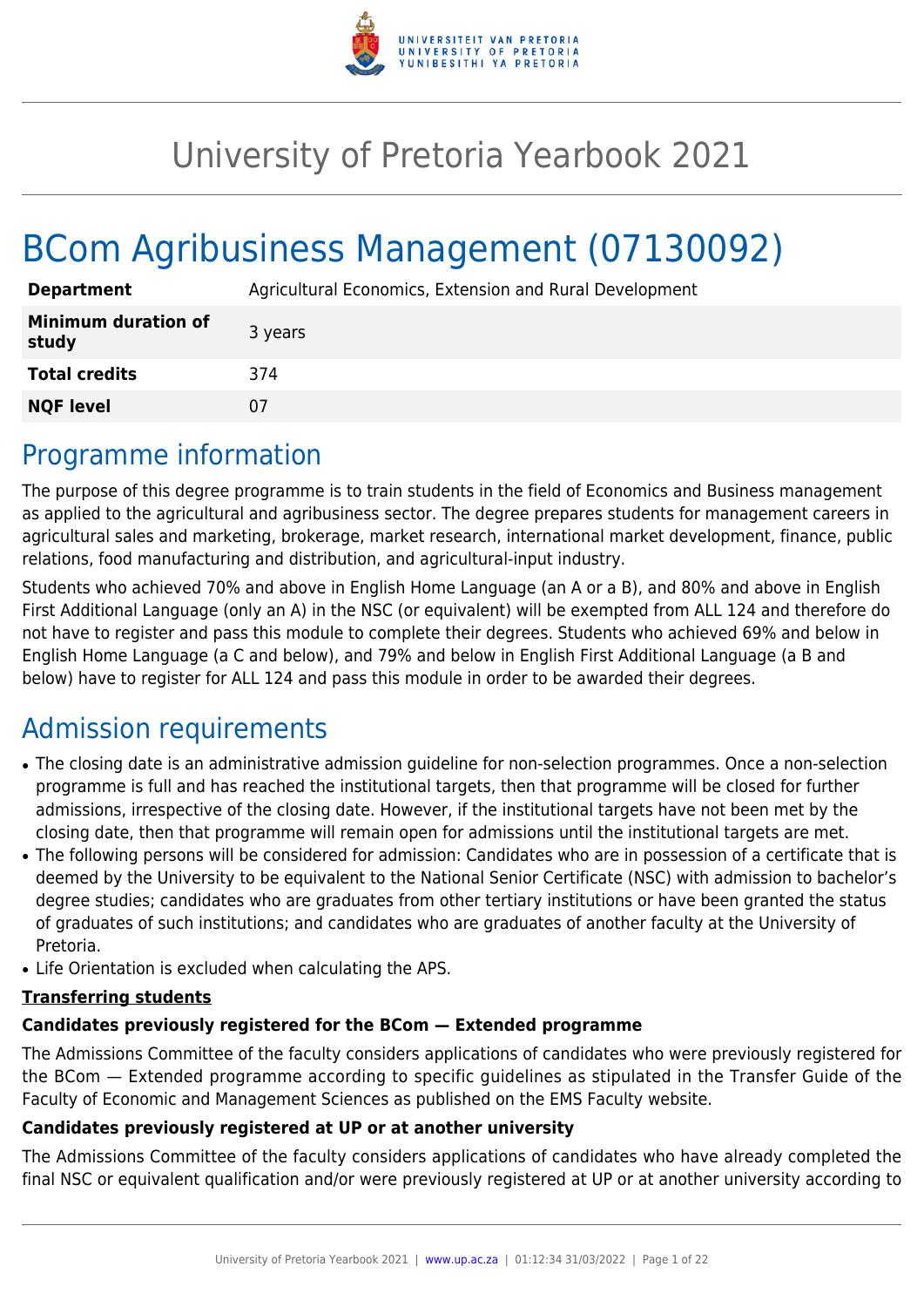

specific guidelines as stipulated in the Transfer Guide of the Faculty of Economic and Management Sciences as published on the EMS Faculty website. A complete academic record, as well as the final school leaving results, are required for such applications.

**NB:** Candidates who are still registered at another university must submit an academic record of their studies to the faculty as soon as possible after their final examinations. The closing date for these applications is **30 September**.

## **Qualifications from countries other than South Africa**

- Citizens from countries other than South Africa and South African citizens with foreign qualifications must comply with all the other admission requirements and the prerequisites for subjects/modules.
- In addition to meeting the admission requirements, it may be expected from candidates to write the SAT, if required.
- Candidates must have completed the National Senior Certificate with admission to degree studies or a certificate of conditional exemption on the basis of a candidate's foreign qualifications, the so-called "Immigrant" or "Foreign Conditional Exemption". The only condition for the "Foreign Conditional Exemption" that is accepted is: 'completion of the degree course'. The exemption certificate is obtainable from Universities South Africa (USAf). Detailed information is available on the website at [click here](http://mb.usaf.ac.za)

## **University of Pretoria website: [click here](http://www.up.ac.za/ems)**

|                          | <b>Minimum requirements</b>                                        |                    |          |            |
|--------------------------|--------------------------------------------------------------------|--------------------|----------|------------|
| <b>Achievement level</b> |                                                                    |                    |          |            |
| Language                 | <b>English Home Language or</b><br><b>English First Additional</b> | <b>Mathematics</b> |          | <b>APS</b> |
| NSC/IEB                  | AS Level                                                           | NSC/IEB            | AS Level |            |
| .5                       |                                                                    | 5                  |          | RЛ         |

\* Cambridge A level candidates who obtained at least a D and International Baccalaureate (IB) HL candidates who obtained at least a 4 in the required subjects, will be considered for admission.

**Note**: Accountancy is not a subject requirement for any of the BCom or BAdmin programmes.

## Additional requirements

- a. General Regulations G.1 to G.15 (with the exception of Regulation G.11.2(c)) apply to a bachelor's degree.
- b. A student may not take more than the prescribed number of modules per semester unless the Dean decides otherwise.
- c. A student may take a module not listed as an elective module only if the prior approval of the Dean has been obtained.
- d. A student who is in possession of a bachelor's degree may not present any modules passed for that degree for another field of specialisation or degree in this Faculty. (See General Regulations G.8 and G.9)
- e. A module already passed may only be repeated with the approval of the Dean.
- f. A module passed may not be taken into account for more than one degree or field of specialisation.
- g. It remains the student's responsibility to ascertain, prior to registration, whether all the modules he/she intends taking can be accommodated in the class, test and examination timetables.
- h. The Faculty of Economic and Management Sciences supports an outcomes-based education system and places a high premium on the development of specific academic competences. Class attendance in all modules and for the full duration of all programmes is therefore compulsory for all students.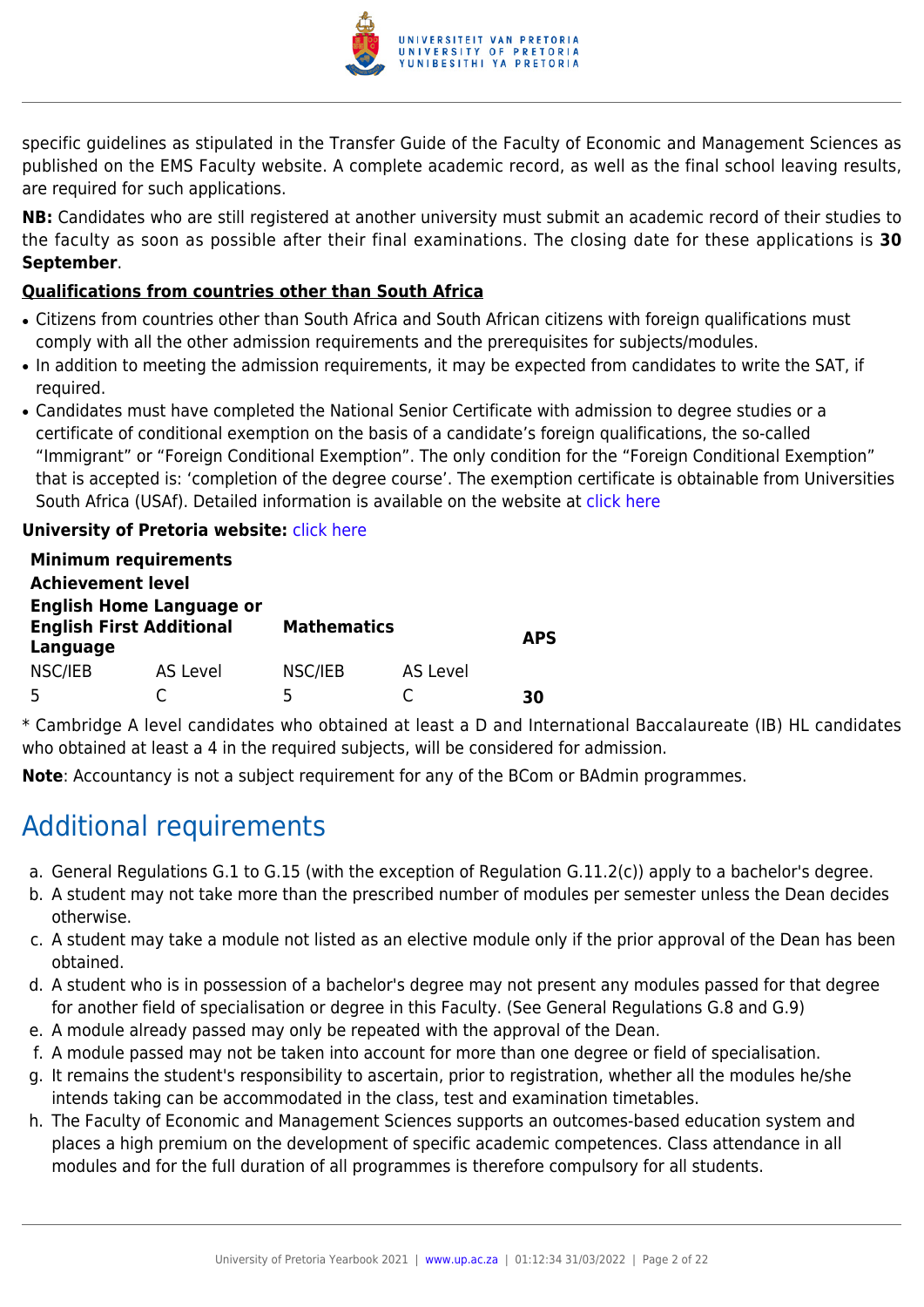

i. The Dean has the right of authorisation regarding matters not provided for in the General Regulations or the Faculty Regulations.

## Other programme-specific information

## **Note: See the alphabetical list of modules for the prerequisites for all modules.**

# FRK 122 is a terminating module. Candidates will not be able to continue with Financial accounting in the second or third year.

## **Specialisation modules:** LEK 310, 320, 410.

"Major subject"

To be considered a "major subject" the equivalent of four 14-week modules, including two at 300-level, must be passed provided that:

- a module passed at 300-level shall only be recognised for degree purposes if the corresponding prescribed module(s) at 200-level has/have been passed, unless the Dean decides otherwise;
- the following modules which are offered at 300-level only, are also considered "major subjects": Labour law 311 (ABR 311), Labour relations 320 (ABV 320), and International business management 359 and 369 (OBS 359 and 369); and
- only two 14-week modules, or the equivalent thereof, that are not preceded by the 100- and 200-level modules, may be taken for degree purposes. In other words, at least four 14-week modules must be taken at 300-level that are preceded by the 100- and 200-level, except for modules offered on 200- and 300-level only.

It is thus the responsibility of students to ensure before registration, that their curricula comply with all the requirements of the applicable regulations.

## Promotion to next study year

According to General Regulation G.3 students have to comply with certain requirements as set by the Faculty Board.

- a. A student must pass at least 4 core semester or 2 core year modules to be admitted to the subsequent year of study.
- b. If a student has passed less than the required minimum of 4 core semester or 2 core year modules, he/she will not be readmitted to the Faculty of Economic and Management Sciences. Such a student may apply in writing to the Faculty's Admissions Committee to be readmitted conditionally – with the proviso that the Admissions Committee may set further conditions with regards to the student's academic progress. The Faculty's Admissions Committee may deny a student's application for readmission.
- c. If a student has been readmitted conditionally, his/her academic progress will be monitored after the first semester examinations to determine whether he/she has complied with the requirements set by the Admissions Committee. If not, his/her studies will be suspended.
- d. A student whose studies have been suspended because of his/her poor academic performance has the right to appeal against the decision of the Faculty's Admissions Committee.
- e. A student may be refused promotion to a subsequent year of study if the prescribed tuition fees are not paid.
- f. A student may be refused admission to the examination, or promotion to a subsequent year of study or promotion in a module (if applicable) if he/ she fails to fulfil the attendance requirements. Class attendance in all modules and for the full duration of all programmes is compulsory for all students.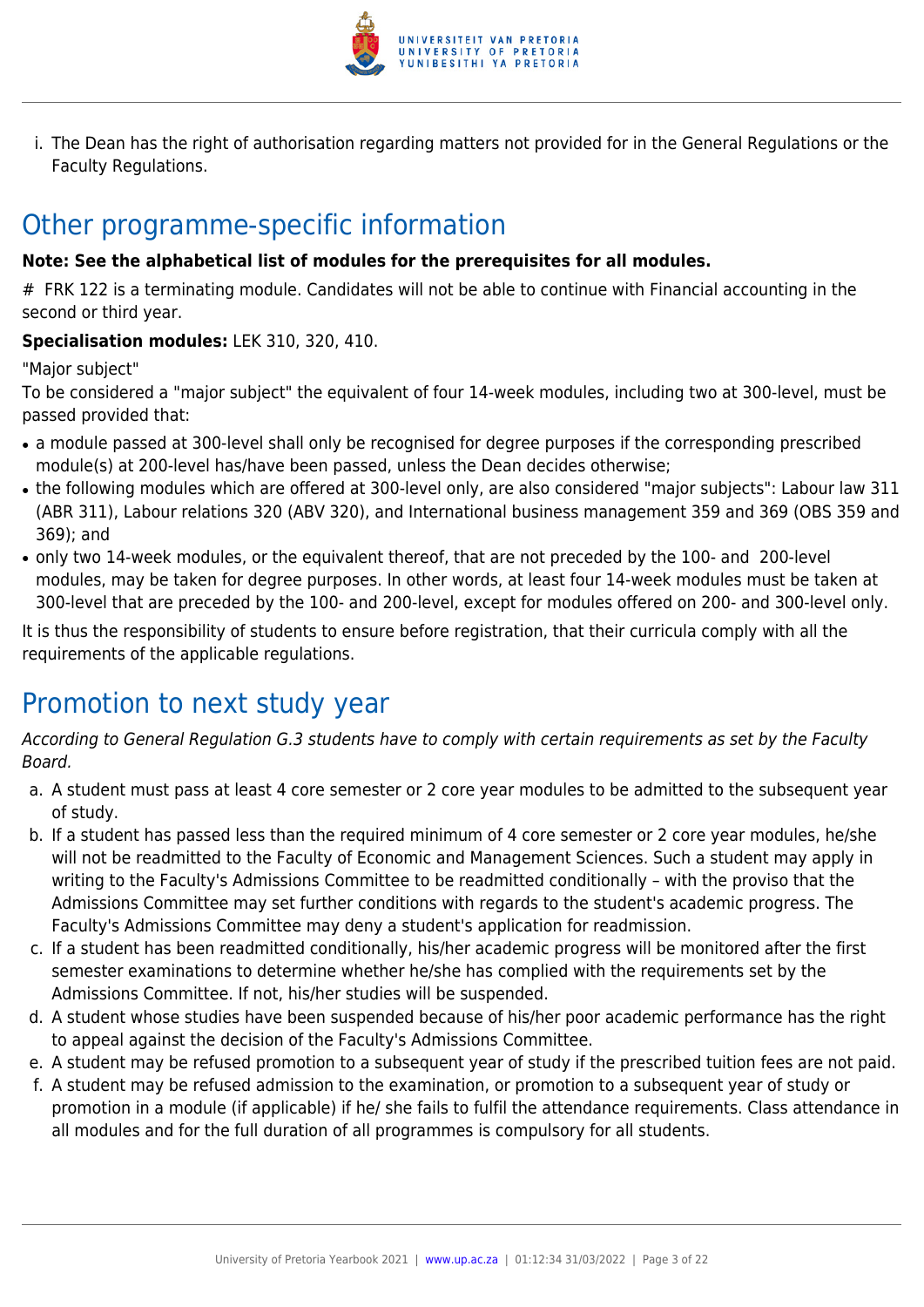

## Pass with distinction

- a. A degree may be awarded with distinction provided the candidate meets the following criteria:
- i. Completes the degree within three years;
- ii. Obtains a Cumulative Grade Point Average (CGPA) of 75%;
- iii. Repeated passed modules will not be considered. The initial pass mark of module will be used when calculating the GPA.
- b. A degree will only be awarded with distinction to transferees from other degrees in the Faculty of Economic and Management Sciences, other faculties and from other universities who still complete their bachelor degrees within three years (including the years registered for the other degree and credits transferred and recognised).
- c. The GPA will be not be rounded up to a whole number.
- d. Exceptional cases will be considered by the Dean.

## General information

## **Minimum requirements for bachelor's degrees; semester and year modules; new regulations**

- 1. Students who commenced their studies before 2015 must complete the programme in terms of the curriculum of the year in which they commenced their studies, or in terms of the curriculum of the year in which they switched to their current field of specialisation. Students who prefer to do so may, however, apply to change over to the latest curriculum, but then they should comply with all the requirements thereof and they may not revert to the regulations of an earlier year.
- 2. Students who are registering for a degree programme for the first time from 2015 onward must take the modules indicated under the particular field of specialisation.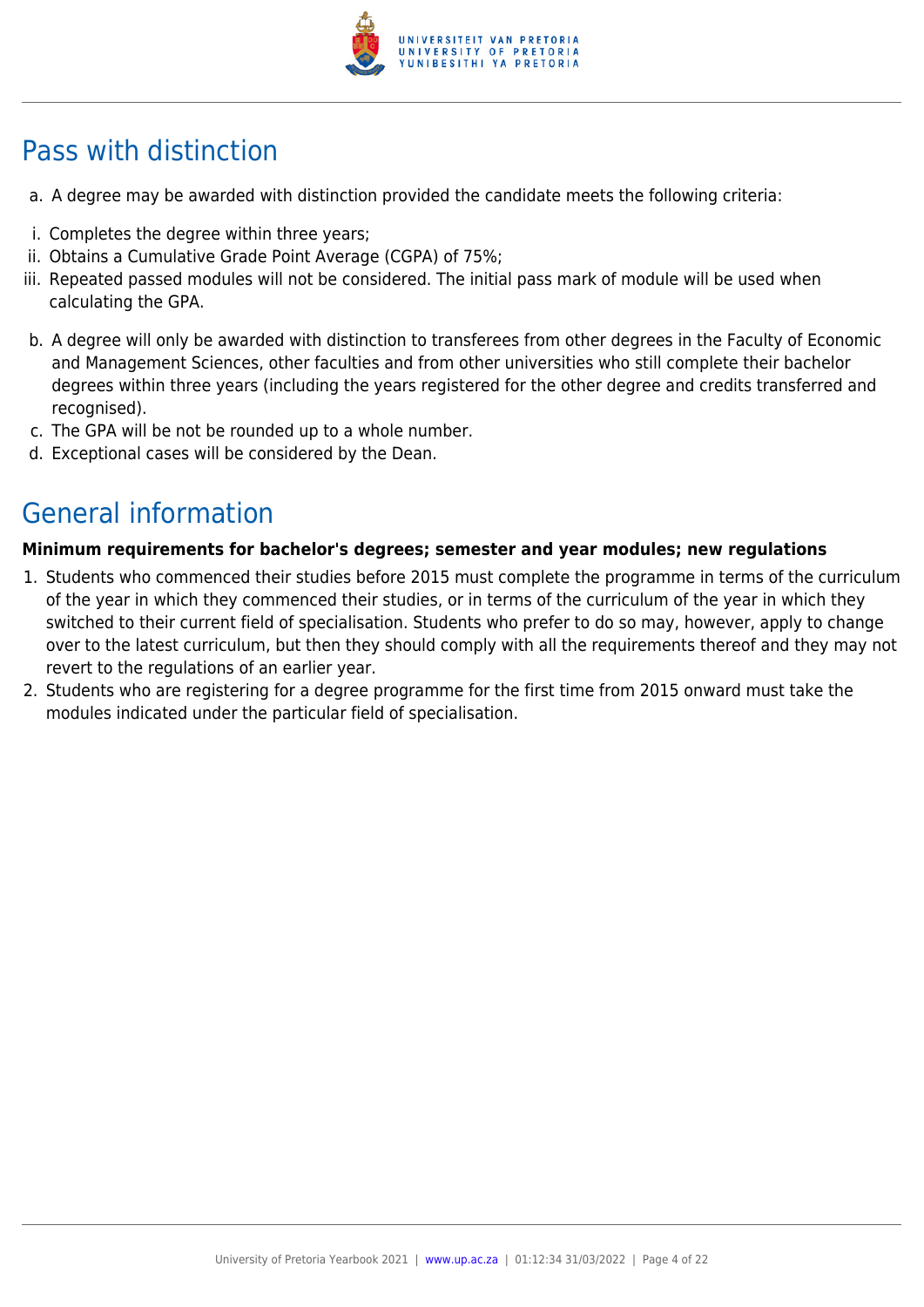

## Curriculum: Year 1

### **Minimum credits: 120**

Students who did not obtain at least a symbol 5 (60-69%) in Mathematics in the final NSC (or equivalent) must first pass Statistics 113 and 123. STK 110 will be credited but students still need to pass STK 120 or equivalent.

## **Fundamental modules**

### **Academic information management 111 (AIM 111)**

| <b>Module credits</b>         | 4.00                                                                                                                                                                                                                                                                                                                          |
|-------------------------------|-------------------------------------------------------------------------------------------------------------------------------------------------------------------------------------------------------------------------------------------------------------------------------------------------------------------------------|
| <b>NQF Level</b>              | 05                                                                                                                                                                                                                                                                                                                            |
| Service modules               | Faculty of Engineering, Built Environment and Information Technology<br><b>Faculty of Education</b><br>Faculty of Economic and Management Sciences<br><b>Faculty of Humanities</b><br>Faculty of Law<br><b>Faculty of Health Sciences</b><br>Faculty of Natural and Agricultural Sciences<br>Faculty of Theology and Religion |
| <b>Prerequisites</b>          | No prerequisites.                                                                                                                                                                                                                                                                                                             |
| <b>Contact time</b>           | 2 lectures per week                                                                                                                                                                                                                                                                                                           |
| <b>Language of tuition</b>    | Module is presented in English                                                                                                                                                                                                                                                                                                |
| <b>Department</b>             | <b>Information Science</b>                                                                                                                                                                                                                                                                                                    |
| <b>Period of presentation</b> | Semester 1                                                                                                                                                                                                                                                                                                                    |
|                               |                                                                                                                                                                                                                                                                                                                               |

#### **Module content**

Find, evaluate, process, manage and present information resources for academic purposes using appropriate technology.

## **Academic information management 121 (AIM 121)**

| <b>Module credits</b>  | 4.00                                                                                                                                                                                                                                                                                                                                                                         |
|------------------------|------------------------------------------------------------------------------------------------------------------------------------------------------------------------------------------------------------------------------------------------------------------------------------------------------------------------------------------------------------------------------|
| <b>NQF Level</b>       | 05                                                                                                                                                                                                                                                                                                                                                                           |
| <b>Service modules</b> | Faculty of Engineering, Built Environment and Information Technology<br><b>Faculty of Education</b><br><b>Faculty of Economic and Management Sciences</b><br><b>Faculty of Humanities</b><br>Faculty of Law<br><b>Faculty of Health Sciences</b><br>Faculty of Natural and Agricultural Sciences<br>Faculty of Theology and Religion<br><b>Faculty of Veterinary Science</b> |
| <b>Prerequisites</b>   | No prerequisites.                                                                                                                                                                                                                                                                                                                                                            |
| <b>Contact time</b>    | 2 lectures per week                                                                                                                                                                                                                                                                                                                                                          |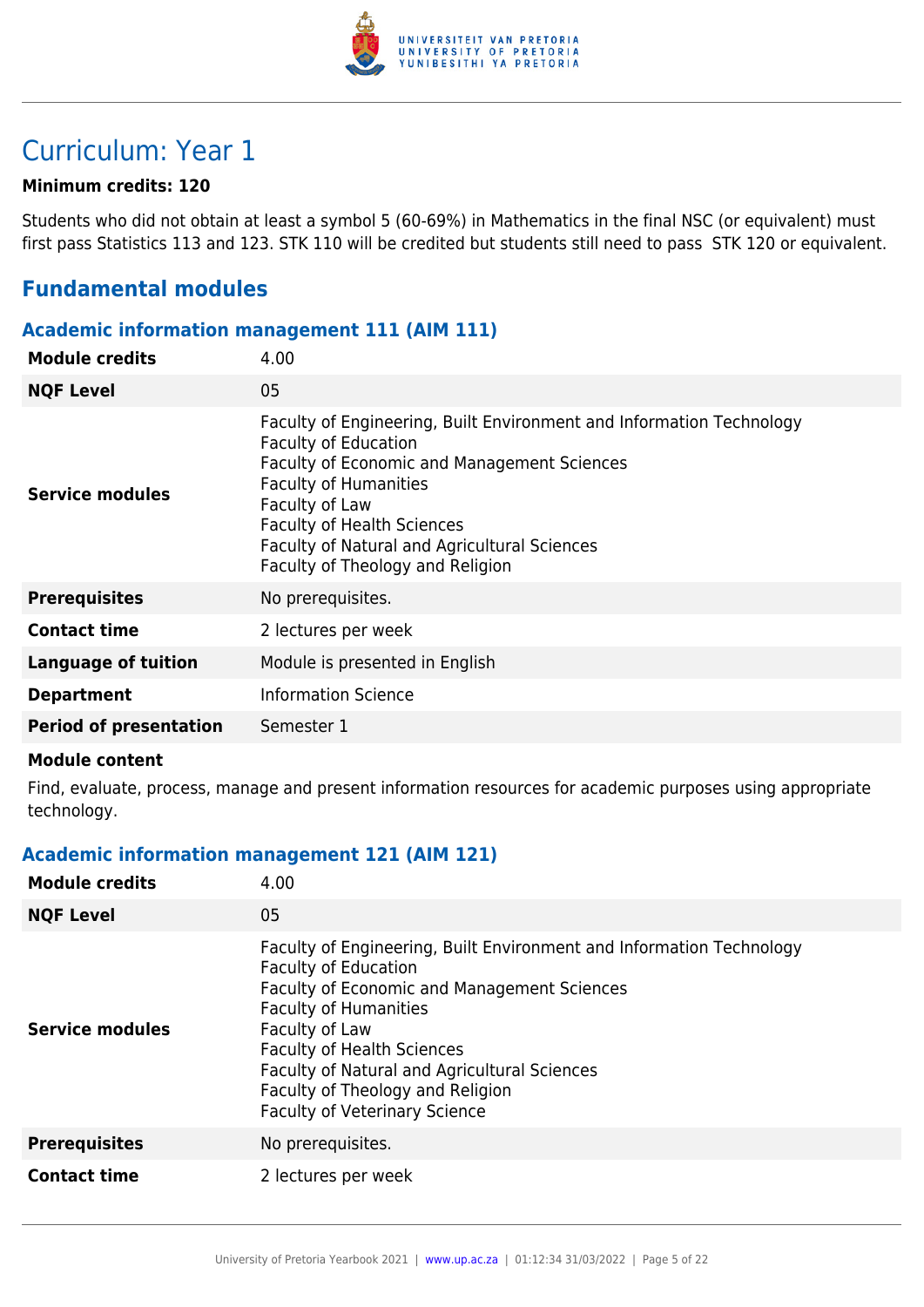

| Language of tuition           | Module is presented in English |
|-------------------------------|--------------------------------|
| <b>Department</b>             | <b>Informatics</b>             |
| <b>Period of presentation</b> | Semester 2                     |

Apply effective search strategies in different technological environments. Demonstrate the ethical and fair use of information resources. Integrate 21st-century communications into the management of academic information.

## **Academic literacy for Economic and Management Sciences 124 (ALL 124)**

| <b>Module credits</b>         | 6.00                                               |
|-------------------------------|----------------------------------------------------|
| <b>NQF Level</b>              | 05                                                 |
| <b>Service modules</b>        | <b>Faculty of Economic and Management Sciences</b> |
| <b>Prerequisites</b>          | No prerequisites.                                  |
| <b>Contact time</b>           | 2 lectures per week                                |
| <b>Language of tuition</b>    | Module is presented in English                     |
| <b>Department</b>             | Unit for Academic Literacy                         |
| <b>Period of presentation</b> | Semester 1 and Semester 2                          |

### **Module content**

This module is intended to equip students with the competence in reading and writing required in the four high impact modules: Business Management, Financial Accounting, Statistics and Economics. Students will also be equipped to interpret and draw figures and graphs and to do computations and manage relevant formulas. Students attend two lectures per week during semester two.

This module is offered by the Faculty of Humanities.

## **Academic orientation 107 (UPO 107)**

| <b>Module credits</b>         | 0.00                                          |
|-------------------------------|-----------------------------------------------|
| <b>NQF Level</b>              | 00                                            |
| Language of tuition           | Module is presented in English                |
| <b>Department</b>             | Economic and Management Sciences Deans Office |
| <b>Period of presentation</b> | Year                                          |

## **Core modules**

## **Marketing management 120 (BEM 120)**

| <b>Module credits</b> | 10.00 |
|-----------------------|-------|
| <b>NQF Level</b>      | 05    |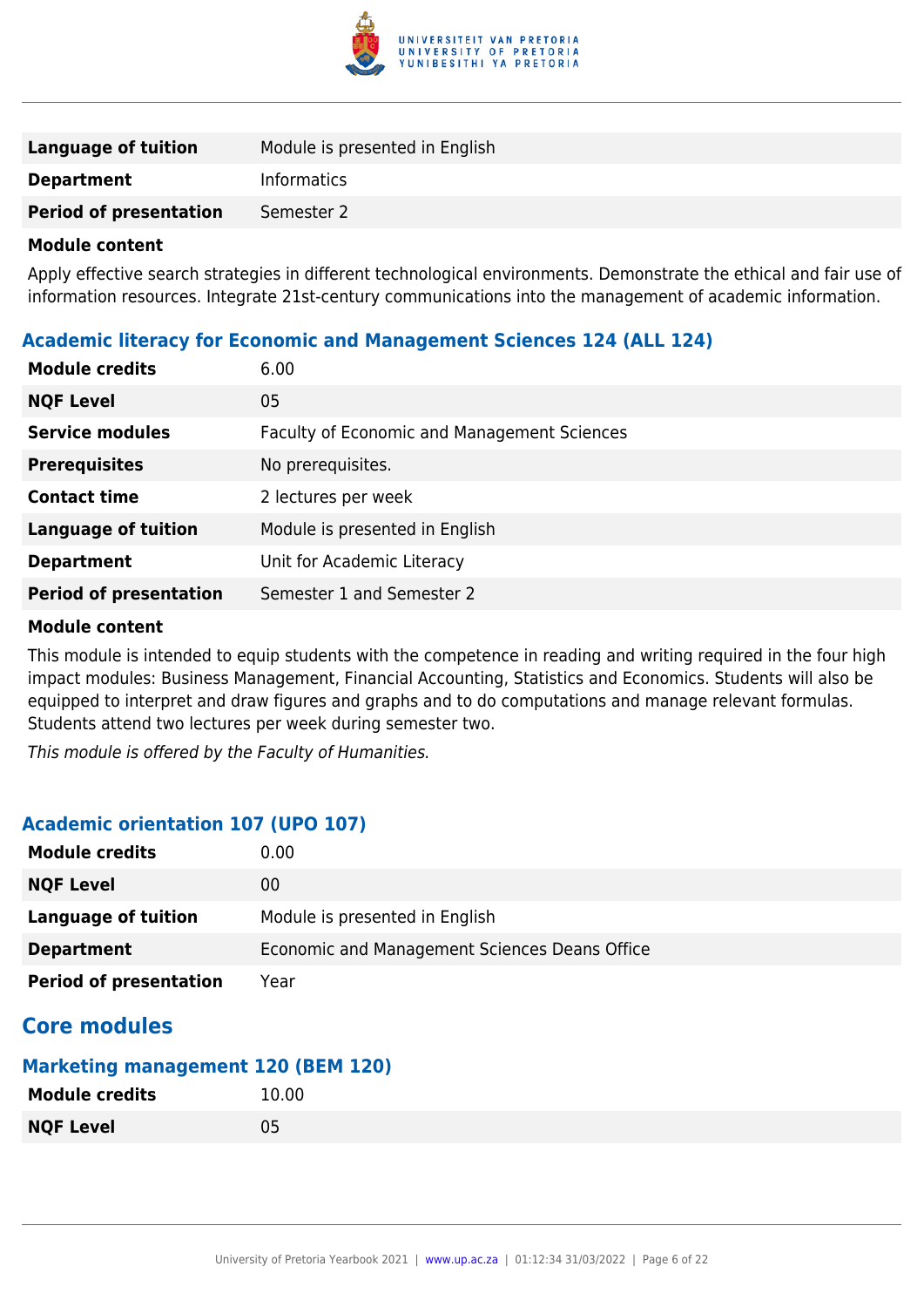

| <b>Service modules</b>        | Faculty of Engineering, Built Environment and Information Technology<br><b>Faculty of Humanities</b><br>Faculty of Natural and Agricultural Sciences |
|-------------------------------|------------------------------------------------------------------------------------------------------------------------------------------------------|
| <b>Contact time</b>           | 3 lectures per week                                                                                                                                  |
| Language of tuition           | Module is presented in English                                                                                                                       |
| <b>Department</b>             | Marketing Management                                                                                                                                 |
| <b>Period of presentation</b> | Semester 2                                                                                                                                           |

This module provides an overview of the fundamentals of marketing by considering the exchange process, customer value, marketing research and the development of a marketing plan. It also addresses the marketing mix elements with specific focus on the seven service marketing elements namely the service product, physical evidence, people, process, distribution, pricing and integrated marketing communication.

## **Economics 110 (EKN 110)**

| <b>Module credits</b>         | 10.00                                                                                                                                                                               |
|-------------------------------|-------------------------------------------------------------------------------------------------------------------------------------------------------------------------------------|
| <b>NQF Level</b>              | 05                                                                                                                                                                                  |
| <b>Service modules</b>        | Faculty of Engineering, Built Environment and Information Technology<br><b>Faculty of Education</b><br><b>Faculty of Humanities</b><br>Faculty of Natural and Agricultural Sciences |
| <b>Prerequisites</b>          | No prerequisites.                                                                                                                                                                   |
| <b>Contact time</b>           | 1 discussion class per week, 2 lectures per week                                                                                                                                    |
| <b>Language of tuition</b>    | Module is presented in English                                                                                                                                                      |
| <b>Department</b>             | Economics                                                                                                                                                                           |
| <b>Period of presentation</b> | Semester 1                                                                                                                                                                          |

#### **Module content**

This module deals with the core principles of economics. A distinction between macroeconomics and microeconomics is made. A discussion of the market system and circular flow of goods, services and money is followed by a section dealing with microeconomic principles, including demand and supply analysis, consumer behaviour and utility maximisation, production and the costs thereof, and the different market models and firm behaviour. Labour market institutions and issues, wage determination, as well as income inequality and poverty are also addressed. A section of money, banking, interest rates and monetary policy concludes the course.

## **Economics 120 (EKN 120)**

| <b>Module credits</b>  | 10.00                                                                                                                                                                                      |
|------------------------|--------------------------------------------------------------------------------------------------------------------------------------------------------------------------------------------|
| <b>NQF Level</b>       | 05                                                                                                                                                                                         |
| <b>Service modules</b> | Faculty of Engineering, Built Environment and Information Technology<br><b>Faculty of Education</b><br><b>Faculty of Humanities</b><br><b>Faculty of Natural and Agricultural Sciences</b> |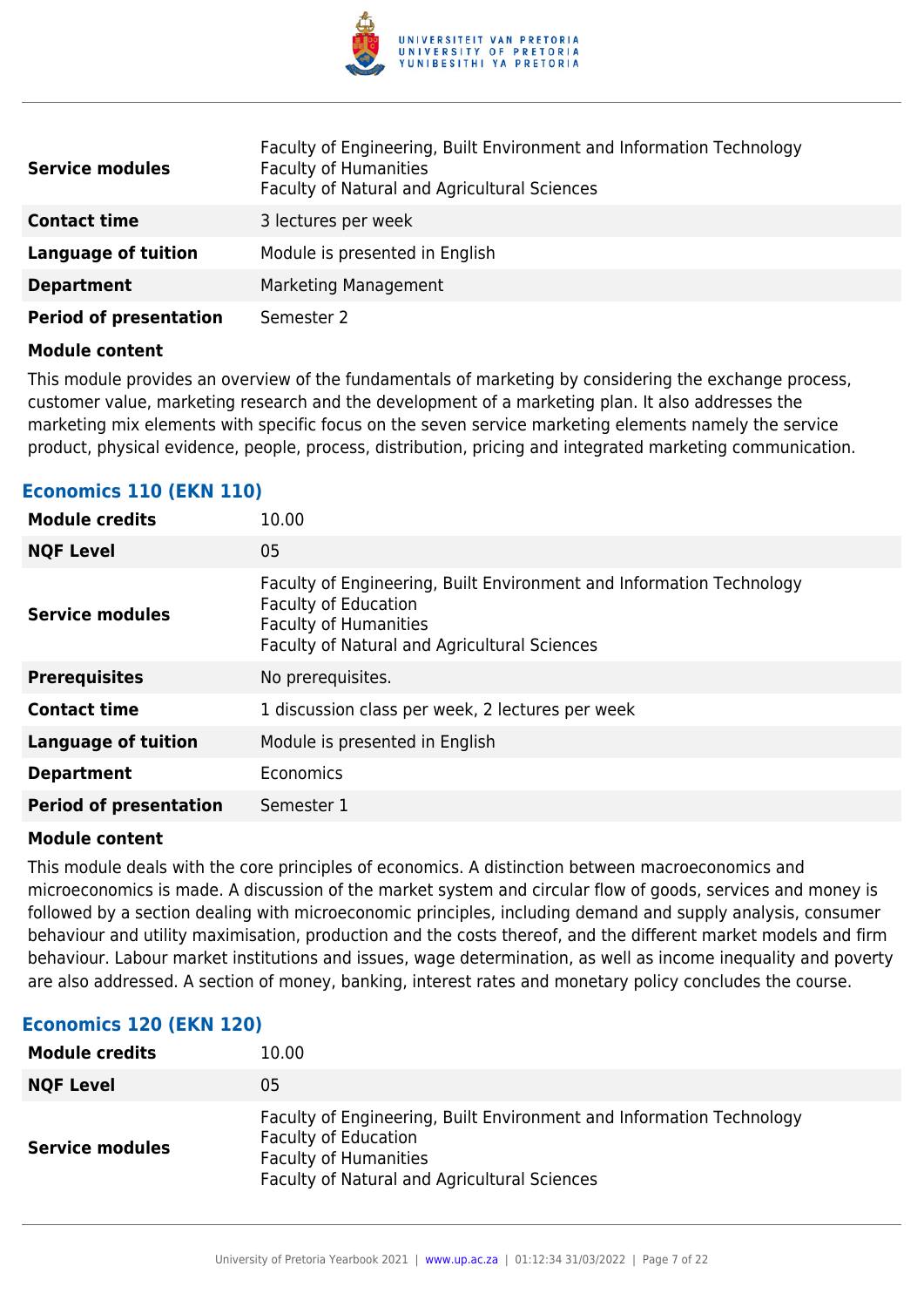

| <b>Prerequisites</b>          | EKN 110 GS or EKN 113 GS and at least 4 (50-59%) in Mathematics in the Grade<br>12 examination or 60% in STK 113 and concurrently registered for STK 123 |
|-------------------------------|----------------------------------------------------------------------------------------------------------------------------------------------------------|
| <b>Contact time</b>           | 1 discussion class per week, 2 lectures per week                                                                                                         |
| Language of tuition           | Module is presented in English                                                                                                                           |
| <b>Department</b>             | <b>Economics</b>                                                                                                                                         |
| <b>Period of presentation</b> | Semester 2                                                                                                                                               |

This module deals with the core principles of economics, especially macroeconomic measurement the private and public sectors of the South African economy receive attention, while basic macroeconomic relationships and the measurement of domestic output and national income are discussed. Aggregate demand and supply analysis stands core to this course which is also used to introduce students to the analysis of economic growth, unemployment and inflation. The microeconomics of government is addressed in a separate section, followed by a section on international economics, focusing on international trade, exchange rates and the balance of payments. The economics of developing countries and South Africa in the global economy conclude the course.

| <b>Module credits</b>         | 10.00                                                                                                                                                                 |
|-------------------------------|-----------------------------------------------------------------------------------------------------------------------------------------------------------------------|
| <b>NQF Level</b>              | 05                                                                                                                                                                    |
| <b>Service modules</b>        | Faculty of Engineering, Built Environment and Information Technology<br><b>Faculty of Education</b><br>Faculty of Law<br>Faculty of Natural and Agricultural Sciences |
| <b>Prerequisites</b>          | No prerequisites.                                                                                                                                                     |
| <b>Contact time</b>           | 4 lectures per week                                                                                                                                                   |
| <b>Language of tuition</b>    | Module is presented in English                                                                                                                                        |
| <b>Department</b>             | Accounting                                                                                                                                                            |
| <b>Period of presentation</b> | Semester 1                                                                                                                                                            |

## **Financial accounting 111 (FRK 111)**

#### **Module content**

The nature and function of accounting; the development of accounting; financial position; financial result; the recording process; processing of accounting data; treatment of VAT; elementary income statement and balance sheet; flow of documents; accounting systems; introduction to internal control and internal control measures; bank reconciliations; control accounts; adjustments; financial statements of a sole proprietorship; the accounting framework.

## **Financial accounting 122 (FRK 122)**

| <b>Module credits</b> | 12.00 |
|-----------------------|-------|
| <b>NQF Level</b>      | 05    |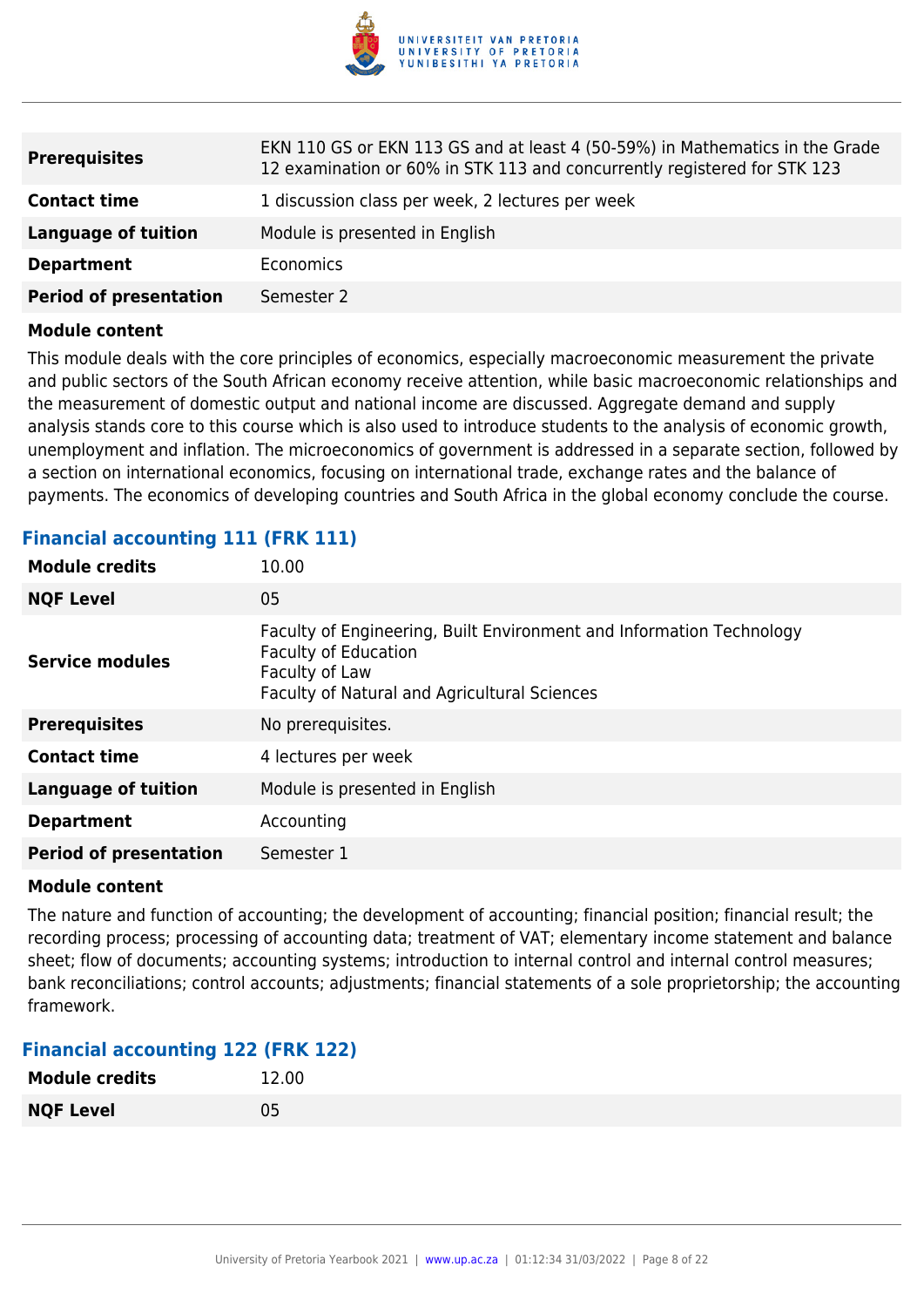

| <b>Service modules</b>        | Faculty of Engineering, Built Environment and Information Technology<br>Faculty of Law<br>Faculty of Natural and Agricultural Sciences |
|-------------------------------|----------------------------------------------------------------------------------------------------------------------------------------|
| <b>Prerequisites</b>          | FRK 111 GS or FRK 133, FRK 143                                                                                                         |
| <b>Contact time</b>           | 4 lectures per week                                                                                                                    |
| <b>Language of tuition</b>    | Module is presented in English                                                                                                         |
| <b>Department</b>             | Accounting                                                                                                                             |
| <b>Period of presentation</b> | Semester 2                                                                                                                             |

Budgeting, payroll accounting, taxation – income tax and an introduction to other types of taxes, credit and the new Credit Act, insurance, accounting for inventories (focus on inventory and the accounting entries, not calculations), interpretation of financial statements.

| Informatics 183 (INF 183) |  |  |
|---------------------------|--|--|
|                           |  |  |

| <b>Module credits</b>         | 3.00                           |
|-------------------------------|--------------------------------|
| <b>NQF Level</b>              | 05                             |
| <b>Prerequisites</b>          | No prerequisites.              |
| <b>Contact time</b>           | 1 practical per week           |
| <b>Language of tuition</b>    | Module is presented in English |
| <b>Department</b>             | <b>Informatics</b>             |
| <b>Period of presentation</b> | Year                           |
| <b>Module content</b>         |                                |

Computer processing of accounting information.

## **Communication management 182 (KOB 182)**

| <b>Module credits</b>         | 5.00                                                                                   |
|-------------------------------|----------------------------------------------------------------------------------------|
| <b>NQF Level</b>              | 07                                                                                     |
| <b>Prerequisites</b>          | Only one of KOB 181-184 may be taken as as a module where necessary for a<br>programme |
| <b>Contact time</b>           | 3 lectures per week                                                                    |
| <b>Language of tuition</b>    | Module is presented in English                                                         |
| <b>Department</b>             | Divsion of Communication Management                                                    |
| <b>Period of presentation</b> | Quarter 2                                                                              |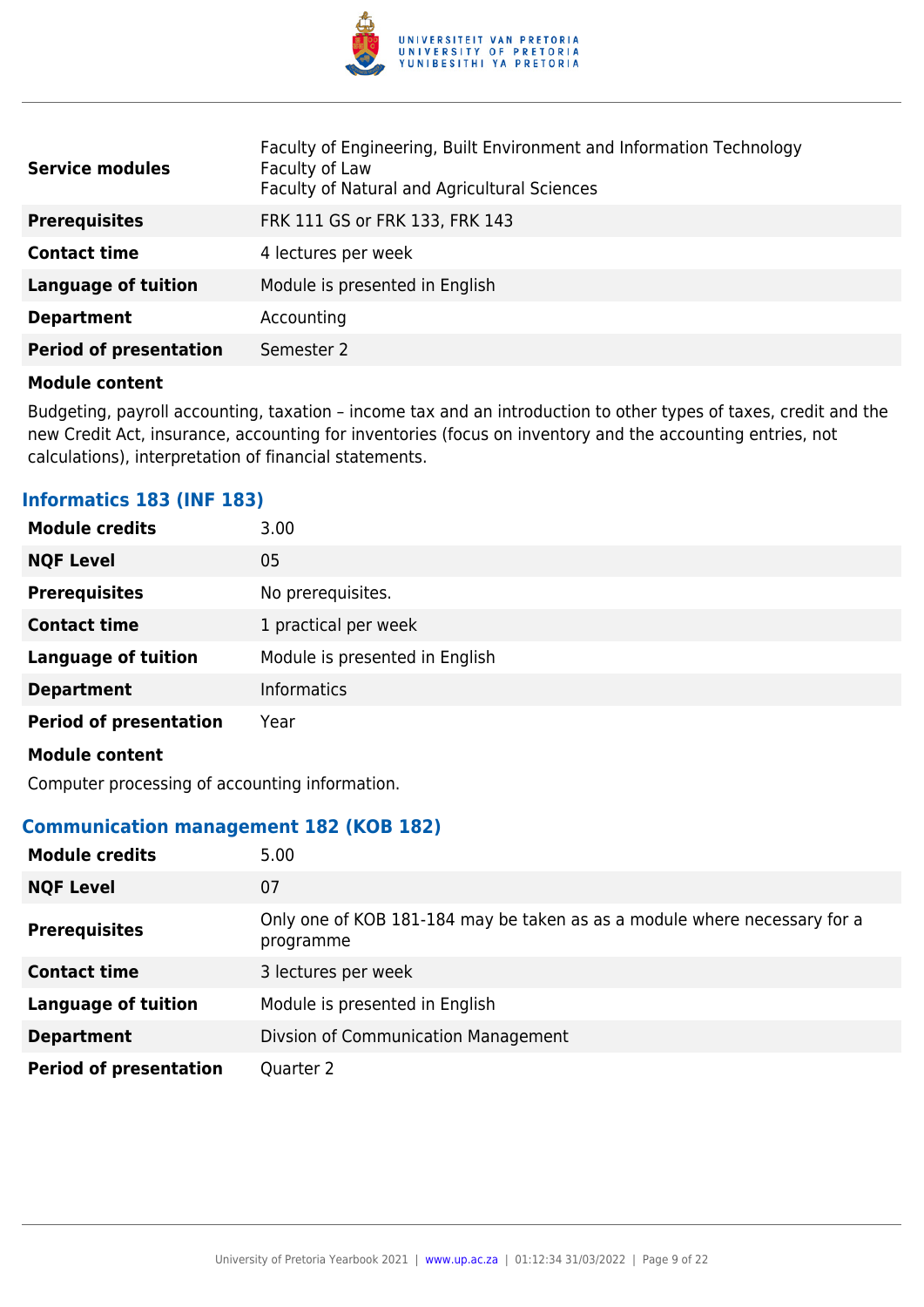

\*Module content will be adapted in accordance with the appropriate degree programme. Only one of KOB 181 - 184 may be taken as a module where necessary for a programme.

Applied business communication skills.

Acquiring basic business communication skills will enhance the capabilities of employees, managers and leaders in the business environment. An overview of applied skills on the intrapersonal, dyadic, interpersonal, group (team), organisational, public and mass communication contexts is provided. The practical part of the module (for example, the writing of business reports and presentation skills) concentrates on the performance dimensions of these skills as applied to particular professions.

## **Business management 114 (OBS 114)**

| <b>Module credits</b>         | 10.00                                                                                                                                                                               |
|-------------------------------|-------------------------------------------------------------------------------------------------------------------------------------------------------------------------------------|
| <b>NQF Level</b>              | 05                                                                                                                                                                                  |
| <b>Service modules</b>        | Faculty of Engineering, Built Environment and Information Technology<br><b>Faculty of Education</b><br><b>Faculty of Humanities</b><br>Faculty of Natural and Agricultural Sciences |
| <b>Prerequisites</b>          | May not be included in the same curriculum as OBS 155                                                                                                                               |
| <b>Contact time</b>           | 3 lectures per week                                                                                                                                                                 |
| <b>Language of tuition</b>    | Module is presented in English                                                                                                                                                      |
| <b>Department</b>             | <b>Business Management</b>                                                                                                                                                          |
| <b>Period of presentation</b> | Semester 1                                                                                                                                                                          |

#### **Module content**

The entrepreneurial mind-set; managers and managing; values, attitudes, emotions, and culture: the manager as a person; ethics and social responsibility; decision making; leadership and responsible leadership; effective groups and teams; managing organizational structure and culture inclusive of the different functions of a generic organisation and how they interact (marketing; finance; operations; human resources and general management); contextualising Sustainable Development Goals (SDG) in each of the topics.

## **Business management 124 (OBS 124)**

| <b>Module credits</b>      | 10.00                                                                                                                                                                               |
|----------------------------|-------------------------------------------------------------------------------------------------------------------------------------------------------------------------------------|
| <b>NQF Level</b>           | 05                                                                                                                                                                                  |
| <b>Service modules</b>     | Faculty of Engineering, Built Environment and Information Technology<br><b>Faculty of Education</b><br><b>Faculty of Humanities</b><br>Faculty of Natural and Agricultural Sciences |
| <b>Prerequisites</b>       | Admission to the examination in OBS 114                                                                                                                                             |
| <b>Contact time</b>        | 3 lectures per week                                                                                                                                                                 |
| <b>Language of tuition</b> | Module is presented in English                                                                                                                                                      |
| <b>Department</b>          | <b>Business Management</b>                                                                                                                                                          |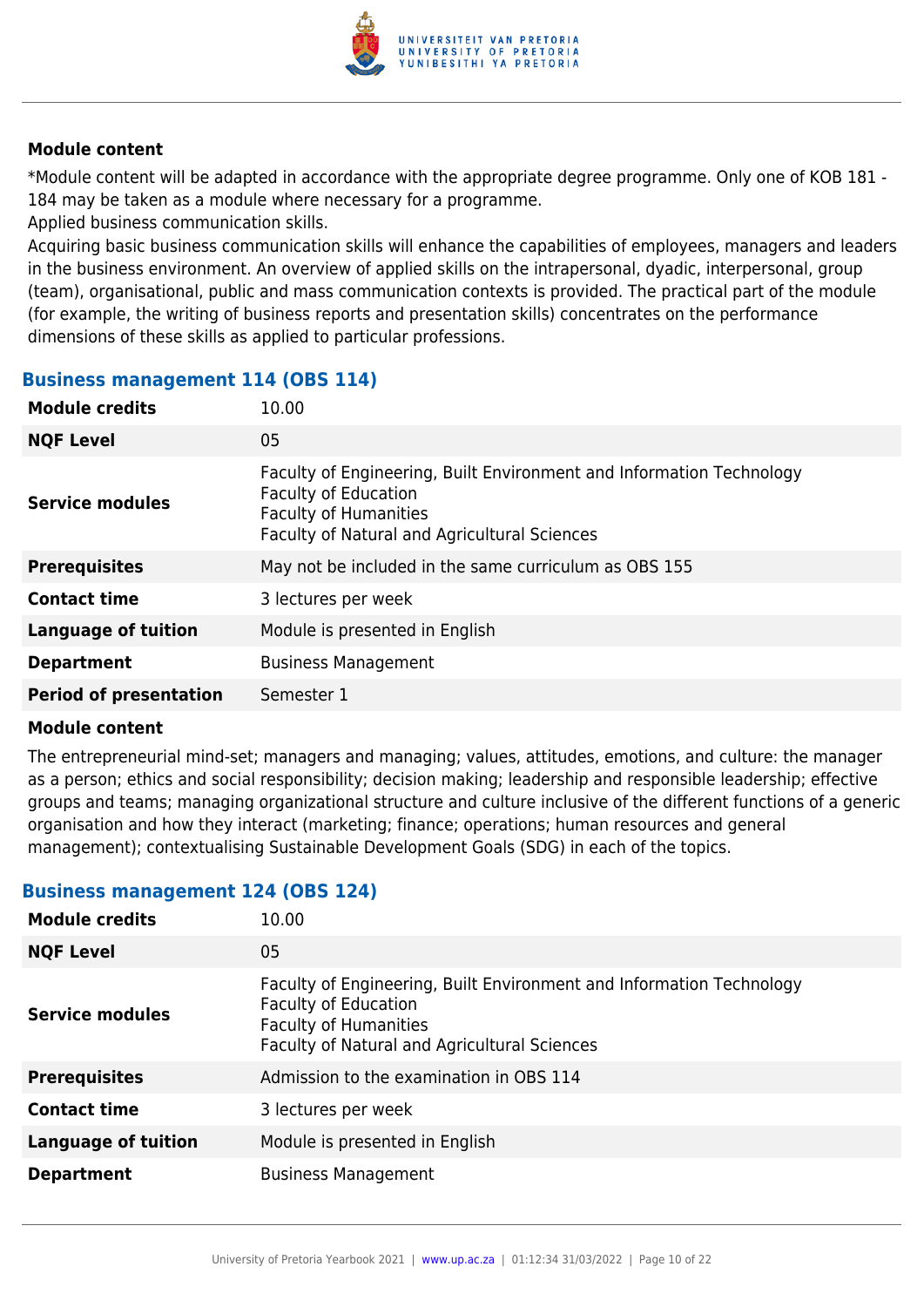

#### **Period of presentation** Semester 2

#### **Module content**

Value chain management: functional strategies for competitive advantage; human resource management; managing diverse employees in a multicultural environment; motivation and performance; using advanced information technology to increase performance; production and operations management; financial management; corporate entrepreneurship.

## **Statistics 110 (STK 110)**

| <b>Module credits</b>         | 13.00                                                                                                                                                                                      |
|-------------------------------|--------------------------------------------------------------------------------------------------------------------------------------------------------------------------------------------|
| <b>NQF Level</b>              | 05                                                                                                                                                                                         |
| <b>Service modules</b>        | Faculty of Engineering, Built Environment and Information Technology<br><b>Faculty of Education</b><br><b>Faculty of Humanities</b><br><b>Faculty of Natural and Agricultural Sciences</b> |
| <b>Prerequisites</b>          | At least 5 (60-69%) in Mathematics in the Grade 12 examination. Candidates who<br>do not qualify for STK 110 must register for STK 113 and STK 123                                         |
| <b>Contact time</b>           | 1 practical per week, 1 tutorial per week, 3 lectures per week                                                                                                                             |
| <b>Language of tuition</b>    | Module is presented in English                                                                                                                                                             |
| <b>Department</b>             | <b>Statistics</b>                                                                                                                                                                          |
| <b>Period of presentation</b> | Semester 1                                                                                                                                                                                 |

#### **Module content**

Descriptive statistics:

Sampling and the collection of data; frequency distributions and graphical representations. Descriptive measures of location and dispersion.

Probability and inference:

Introductory probability theory and theoretical distributions. Sampling distributions. Estimation theory and hypothesis testing of sampling averages and proportions (one and two-sample cases). Supporting mathematical concepts. Statistical concepts are demonstrated and interpreted through practical coding and simulation within a data science framework.

## **Statistics 120 (STK 120)**

| <b>Module credits</b>      | 13.00                                                                                                                                                |
|----------------------------|------------------------------------------------------------------------------------------------------------------------------------------------------|
| <b>NQF Level</b>           | 05                                                                                                                                                   |
| <b>Service modules</b>     | Faculty of Engineering, Built Environment and Information Technology<br><b>Faculty of Humanities</b><br>Faculty of Natural and Agricultural Sciences |
| <b>Prerequisites</b>       | STK 110 GS or both STK 113 GS and STK 123 GS or both WST 133 and WST 143 or<br>STK 133 and STK 143                                                   |
| <b>Contact time</b>        | 1 practical per week, 1 tutorial per week, 3 lectures per week                                                                                       |
| <b>Language of tuition</b> | Module is presented in English                                                                                                                       |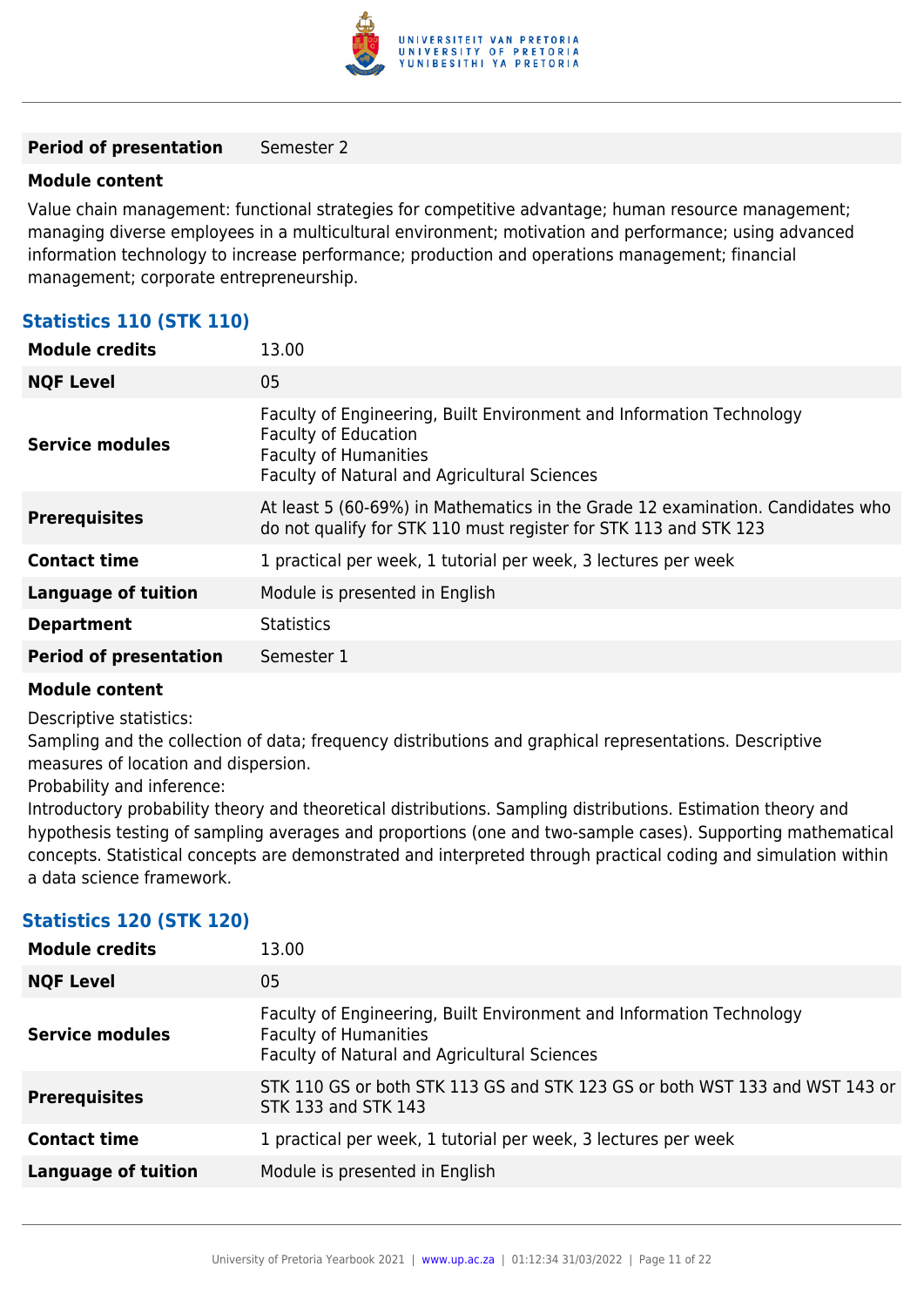

## **Department** Statistics

**Period of presentation** Semester 2

### **Module content**

Students can only get credit for one of the following two modules: STK 120 or STK 121.

Analysis of variance, categorical data analysis, distribution-free methods, curve fitting, regression and correlation, the analysis of time series and indices. Statistical and economic applications of quantitative techniques: Systems of linear equations: solving and application. Optimisation, linear functions, non-linear functions. Marginal and total functions. Stochastic and deterministic variables in statistical and economic context: producers' and consumers' surplus. Supporting mathematical concepts. Statistical concepts are illustrated using simulation within a data science framework.

This module is also presented as STK 121, an anti-semester module. This is a terminating module.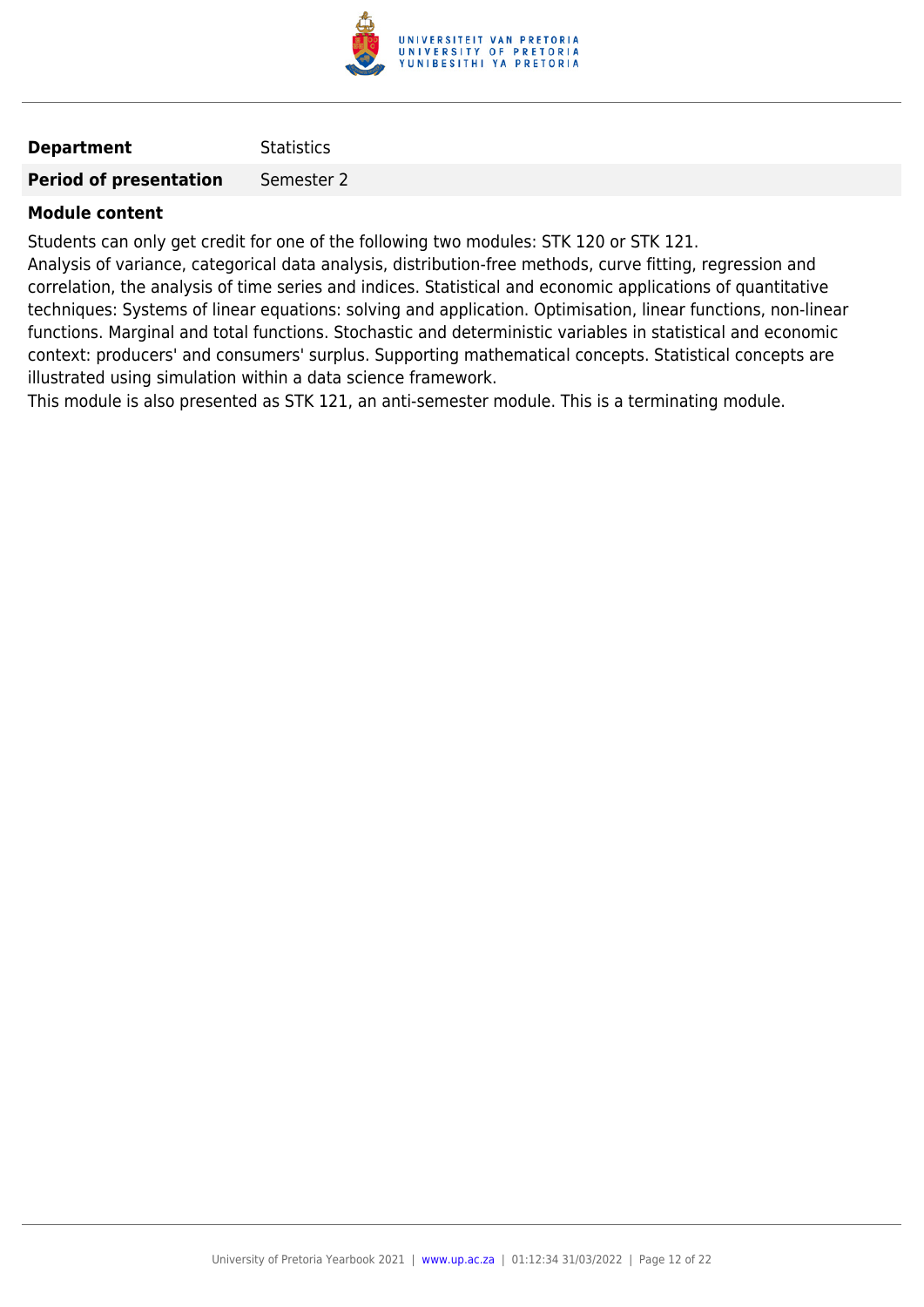

## Curriculum: Year 2

**Minimum credits: 130**

## **Fundamental modules**

## **Introduction to moral and political philosophy 251 (FIL 251)**

| <b>Module credits</b>         | 10.00                                                                                                               |
|-------------------------------|---------------------------------------------------------------------------------------------------------------------|
| <b>NQF Level</b>              | 06                                                                                                                  |
| <b>Service modules</b>        | Faculty of Engineering, Built Environment and Information Technology<br>Faculty of Economic and Management Sciences |
| <b>Prerequisites</b>          | No prerequisites.                                                                                                   |
| <b>Contact time</b>           | 2 lectures per week                                                                                                 |
| <b>Language of tuition</b>    | Module is presented in English                                                                                      |
| <b>Department</b>             | Philosophy                                                                                                          |
| <b>Period of presentation</b> | Quarter 2, 3 and 4                                                                                                  |

### **Module content**

In this module students are equipped with an understanding of the moral issues influencing human agency in economic and political contexts. In particular philosophy equips students with analytical reasoning skills necessary to understand and solve complex moral problems related to economic and political decision making. We demonstrate to students how the biggest questions concerning the socio-economic aspects of our lives can be broken down and illuminated through reasoned debate. Examples of themes which may be covered in the module include justice and the common good, a moral consideration of the nature and role of economic markets on society, issues concerning justice and equality, and dilemmas of loyalty. The works of philosophers covered may for instance include that of Aristotle, Locke, Bentham, Mill, Kant, Rawls, Friedman, Nozick, Bernstein, Dworkin, Sandel, Walzer, and MacIntyre.

## **Core modules**

## **Business law 210 (BER 210)**

| <b>Module credits</b>         | 16.00                                                                                                                                                                      |
|-------------------------------|----------------------------------------------------------------------------------------------------------------------------------------------------------------------------|
| <b>NQF Level</b>              | 06                                                                                                                                                                         |
| Service modules               | Faculty of Engineering, Built Environment and Information Technology<br><b>Faculty of Economic and Management Sciences</b><br>Faculty of Natural and Agricultural Sciences |
| <b>Prerequisites</b>          | No prerequisites.                                                                                                                                                          |
| <b>Contact time</b>           | 1 discussion class per week, 2 lectures per week                                                                                                                           |
| Language of tuition           | Module is presented in English                                                                                                                                             |
| <b>Department</b>             | Mercantile Law                                                                                                                                                             |
| <b>Period of presentation</b> | Semester 1                                                                                                                                                                 |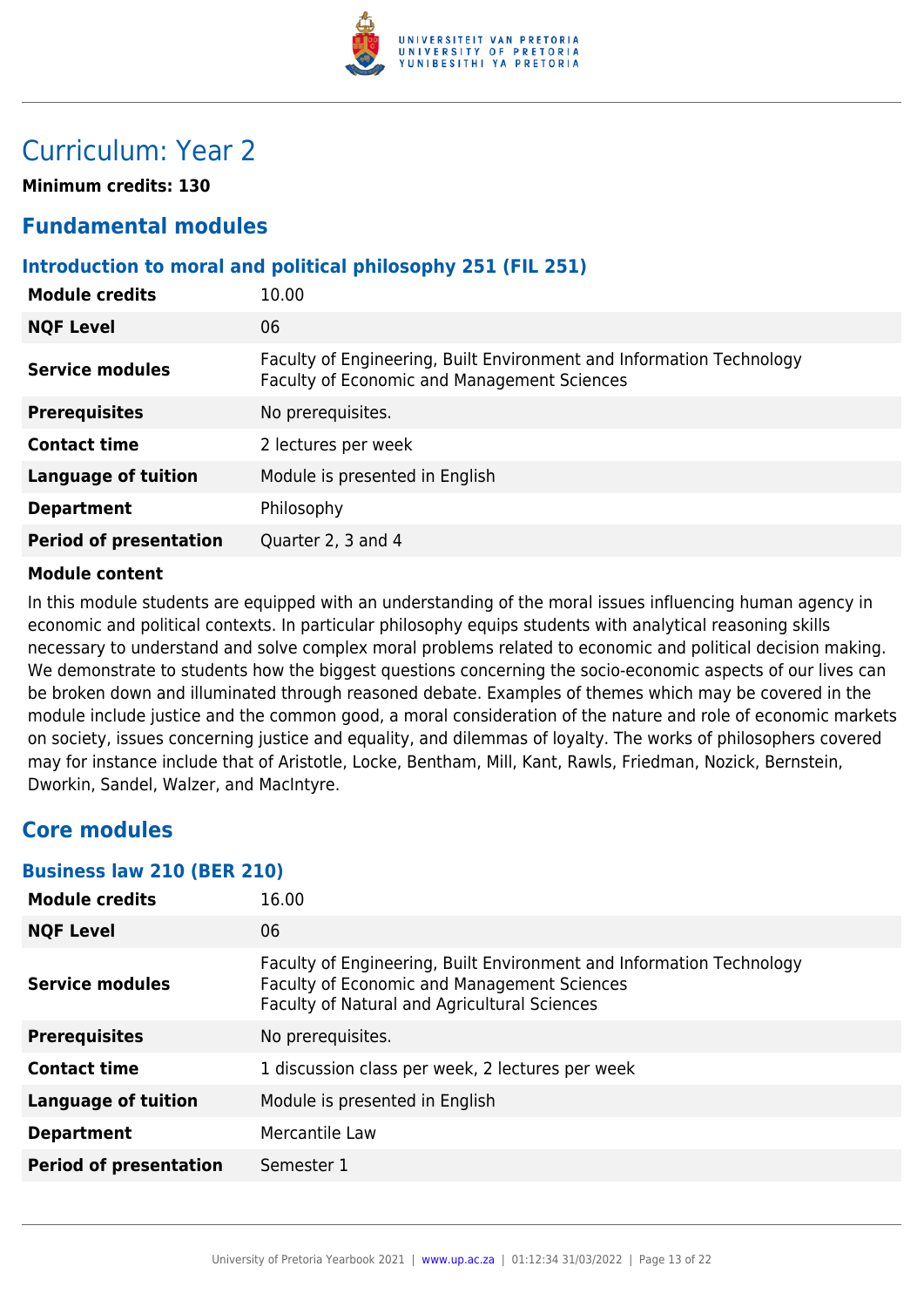

Basic principles of law of contract. Law of sales, credit agreements, lease.

## **Business law 220 (BER 220)**

| <b>Module credits</b>         | 16.00                                                                                                                                                               |
|-------------------------------|---------------------------------------------------------------------------------------------------------------------------------------------------------------------|
| <b>NQF Level</b>              | 06                                                                                                                                                                  |
| Service modules               | Faculty of Engineering, Built Environment and Information Technology<br>Faculty of Economic and Management Sciences<br>Faculty of Natural and Agricultural Sciences |
| <b>Prerequisites</b>          | Examination entrance for BER 210                                                                                                                                    |
| <b>Contact time</b>           | 1 discussion class per week, 2 lectures per week                                                                                                                    |
| <b>Language of tuition</b>    | Module is presented in English                                                                                                                                      |
| <b>Department</b>             | Mercantile Law                                                                                                                                                      |
| <b>Period of presentation</b> | Semester 2                                                                                                                                                          |

#### **Module content**

Labour law. Aspects of security law. Law of insolvency. Entrepreneurial law; company law, law concerning close corporations. Law of partnerships.

| <b>Module credits</b>         | 16.00                                                                                                                                                                                                                                                             |
|-------------------------------|-------------------------------------------------------------------------------------------------------------------------------------------------------------------------------------------------------------------------------------------------------------------|
| <b>NQF Level</b>              | 06                                                                                                                                                                                                                                                                |
| <b>Service modules</b>        | <b>Faculty of Education</b><br><b>Faculty of Humanities</b><br>Faculty of Natural and Agricultural Sciences                                                                                                                                                       |
| <b>Prerequisites</b>          | EKN 110 GS & EKN 120 OR EKN 113 GS & EKN 123; & STK 110 GS OR STK 113 &<br>STK 123 & STK 120/121 or concurrently registered for STK120/121 OR WST 111 &<br>WST121 are prerequisites instead of STK 120/121 or WST 111 and concurrently<br>registered for WST 121. |
| <b>Contact time</b>           | 3 lectures per week                                                                                                                                                                                                                                               |
| <b>Language of tuition</b>    | Module is presented in English                                                                                                                                                                                                                                    |
| <b>Department</b>             | Economics                                                                                                                                                                                                                                                         |
| <b>Period of presentation</b> | Semester 1                                                                                                                                                                                                                                                        |
|                               |                                                                                                                                                                                                                                                                   |

## **Economics 224 (EKN 224)**

#### **Module content**

Microeconomics

Microeconomic insight is provided into: consumer and producer theory, general microeconomic equilibrium, Pareto-optimality and optimality of the price mechanism, welfare economics, market forms and the production structure of South Africa. Statistic and econometric analysis of microeconomic issues.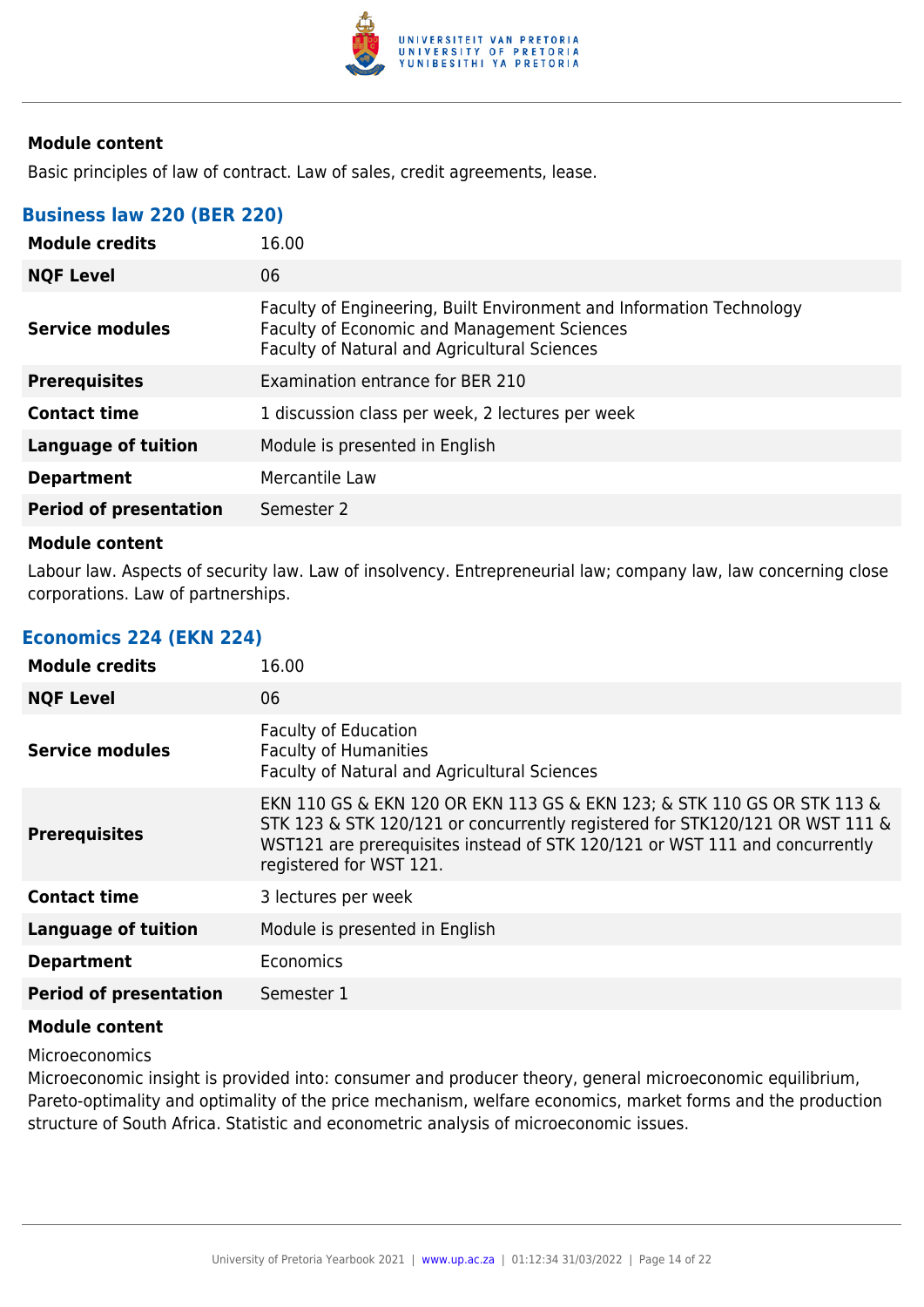

### **Economics 244 (EKN 244)**

| <b>Module credits</b>         | 16.00                                                                                        |
|-------------------------------|----------------------------------------------------------------------------------------------|
| <b>NQF Level</b>              | 06                                                                                           |
| <b>Service modules</b>        | <b>Faculty of Humanities</b><br>Faculty of Natural and Agricultural Sciences                 |
| <b>Prerequisites</b>          | EKN 224 and STK 120/121 or WST 121 OR concurrently registered for STK<br>120/121 or WST 121. |
| <b>Contact time</b>           | 3 lectures per week                                                                          |
| <b>Language of tuition</b>    | Module is presented in English                                                               |
| <b>Department</b>             | Economics                                                                                    |
| <b>Period of presentation</b> | Semester 2                                                                                   |

#### **Module content**

#### Microeconomics

From general equilibrium and economic welfare to uncertainty and asymmetric information. In this module we apply the principles learned in EKN 224 on the world around us by looking at the microeconomic principles of labour and capital markets, as well as reasons why the free market system could fail. We touch on the government's role in market failures. The course includes topics of the mathematical and econometric analysis of microeconomic issues.

## **Introduction to agricultural economics 210 (LEK 210)**

| <b>Module credits</b>         | 12.00                                             |
|-------------------------------|---------------------------------------------------|
| <b>NQF Level</b>              | 06                                                |
| <b>Service modules</b>        | Faculty of Economic and Management Sciences       |
| <b>Prerequisites</b>          | No prerequisites.                                 |
| <b>Contact time</b>           | 3 lectures per week                               |
| <b>Language of tuition</b>    | Module is presented in English                    |
| <b>Department</b>             | Agricultural Economics Extension and Rural Develo |
| <b>Period of presentation</b> | Semester 1                                        |

#### **Module content**

Introduction to financial management in agriculture: Farm management and agricultural finance, farm management information; analysis and interpretation of farm financial statements; risk and farm planning. Budgets: partial, break-even, enterprise, total, cash flow and capital budgets. Time value of money. Introduction to production and resource use: the agricultural production function, total physical product curve, marginal physical product curve, average physical product curve, stages of production. Assessing short-term business costs; Economics of short-term decisions. Economics of input substitution: Least-cost use of inputs for a given output, short-term least-cost input use, effects of input price changes. Least-cost input use for a given budget. Economics of product substitution. Product combinations for maximum profit. Economics of crop and animal production.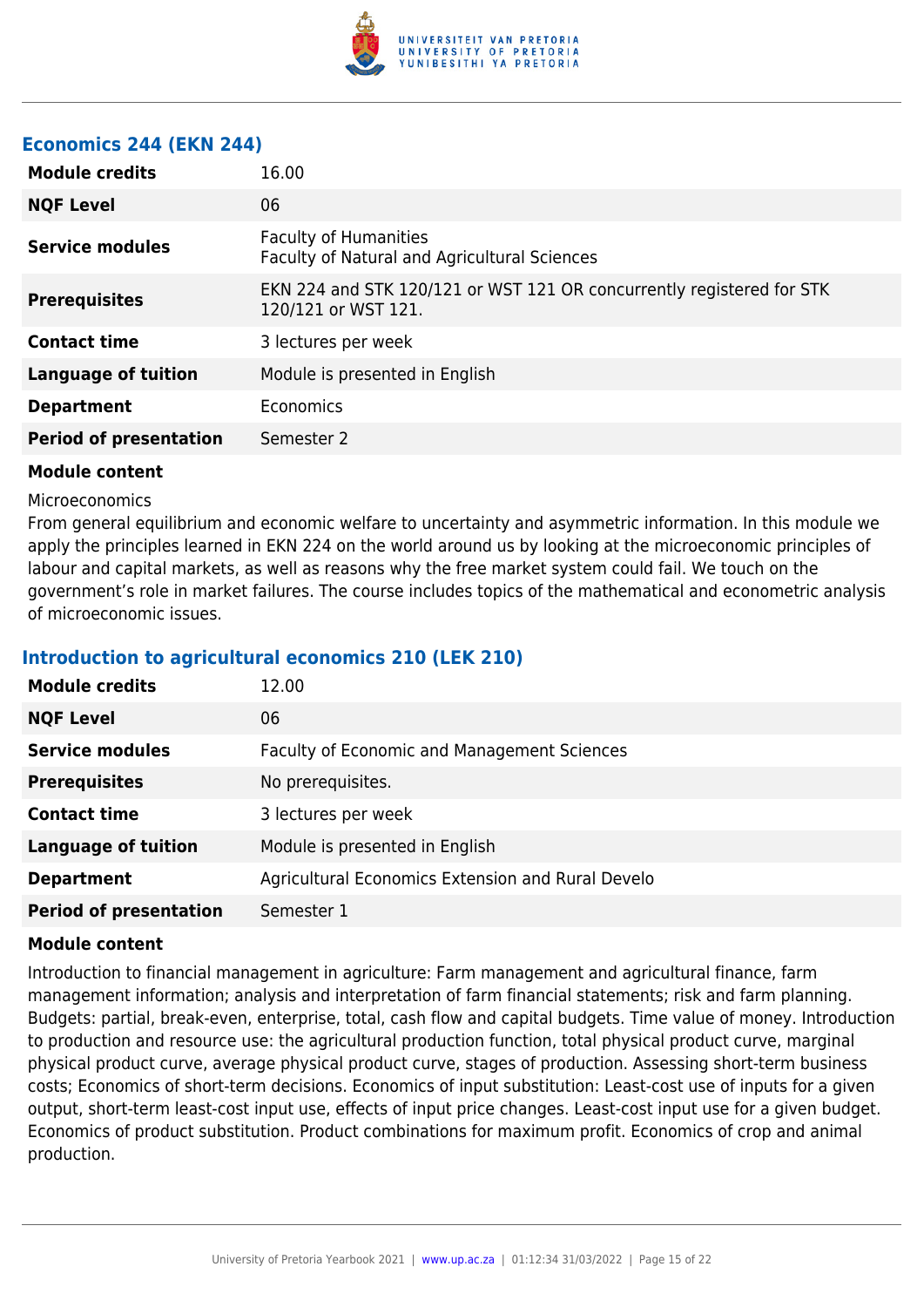

## **Agricultural economics 220 (LEK 220)**

| <b>Module credits</b>         | 12.00                                              |
|-------------------------------|----------------------------------------------------|
| <b>NQF Level</b>              | 06                                                 |
| <b>Service modules</b>        | <b>Faculty of Economic and Management Sciences</b> |
| <b>Prerequisites</b>          | No prerequisites.                                  |
| <b>Contact time</b>           | 3 lectures per week                                |
| <b>Language of tuition</b>    | Module is presented in English                     |
| <b>Department</b>             | Agricultural Economics Extension and Rural Develo  |
| <b>Period of presentation</b> | Semester 2                                         |

### **Module content**

The agribusiness system; the unique characteristics of agricultural products; marketing functions and costs; market structure; historical evolution of agricultural marketing in South Africa. Marketing environment and price analysis in agriculture: Introduction to supply and demand analysis.

Marketing plan and strategies for agricultural commodities; market analysis; product management; distribution channels for agricultural commodities, the agricultural supply chain, the agricultural futures market.

## **Business management 210 (OBS 210)**

| <b>Module credits</b>         | 16.00                                                                                                                                               |
|-------------------------------|-----------------------------------------------------------------------------------------------------------------------------------------------------|
| <b>NQF Level</b>              | 06                                                                                                                                                  |
| <b>Service modules</b>        | Faculty of Engineering, Built Environment and Information Technology<br><b>Faculty of Education</b><br>Faculty of Natural and Agricultural Sciences |
| <b>Prerequisites</b>          | OBS 114 or 124 with admission to the examination in the other                                                                                       |
| <b>Language of tuition</b>    | Module is presented in English                                                                                                                      |
| <b>Department</b>             | <b>Business Management</b>                                                                                                                          |
| <b>Period of presentation</b> | Semester 1                                                                                                                                          |

#### **Module content**

#### Logistics management

The role of logistics in an enterprise; definition and scope of customer service; electronic and other logistics information systems; inventory management; materials management with special reference to Japanese systems; management of the supply chain. Methods of transport and transport costs; types and costs of warehousing; electronic aids in materials handling; cost and price determination of purchases; organising for logistics management; methods for improving logistics performance.

## **Business management 220 (OBS 220)**

| <b>Module credits</b> | 16.00 |
|-----------------------|-------|
| <b>NQF Level</b>      | 06    |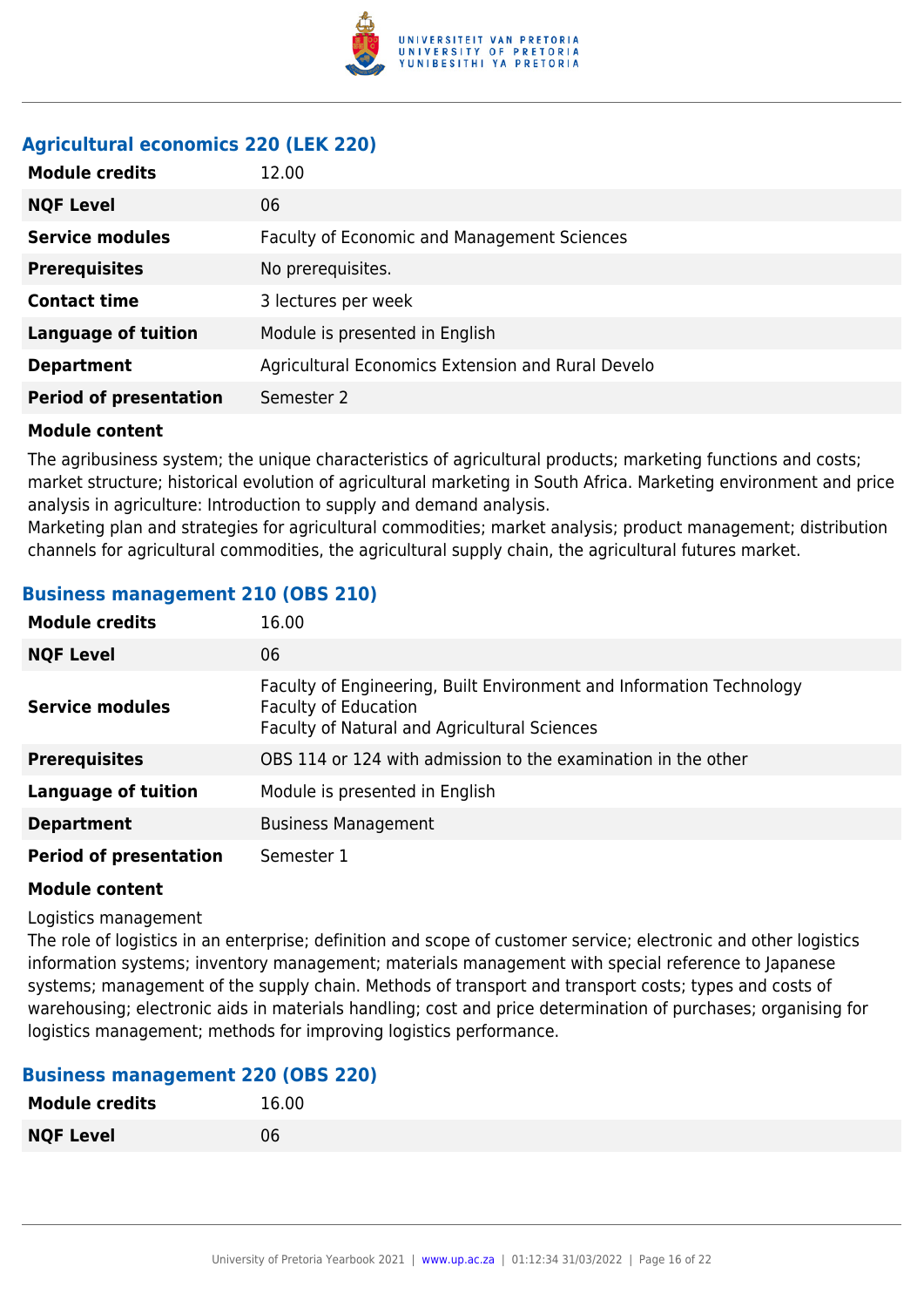

| <b>Service modules</b>        | Faculty of Engineering, Built Environment and Information Technology<br><b>Faculty of Education</b><br>Faculty of Natural and Agricultural Sciences   |
|-------------------------------|-------------------------------------------------------------------------------------------------------------------------------------------------------|
| <b>Prerequisites</b>          | OBS 114 or 124 with admission to the examination in the other. Students from<br>other Faculties are required to have 50% for Mathematics in Grade 12. |
| <b>Contact time</b>           | 3 lectures per week                                                                                                                                   |
| <b>Language of tuition</b>    | Module is presented in English                                                                                                                        |
| <b>Department</b>             | <b>Business Management</b>                                                                                                                            |
| <b>Period of presentation</b> | Semester 2                                                                                                                                            |

Project management and negotiations:

Introduction Project management concepts; needs identification; the project, the project manager and the project team; types of project organisations; project communication and documentation. Planning and control: planning, scheduling and schedule control of projects; resource considerations and allocations; cost planning and performance evaluation.

Negotiation and collective bargaining: The nature of negotiation; preparation for negotiation; negotiating for purposes of climate creation; persuasive communication; handling conflict and aggression; specialised negotiation and collective bargaining in the South African context.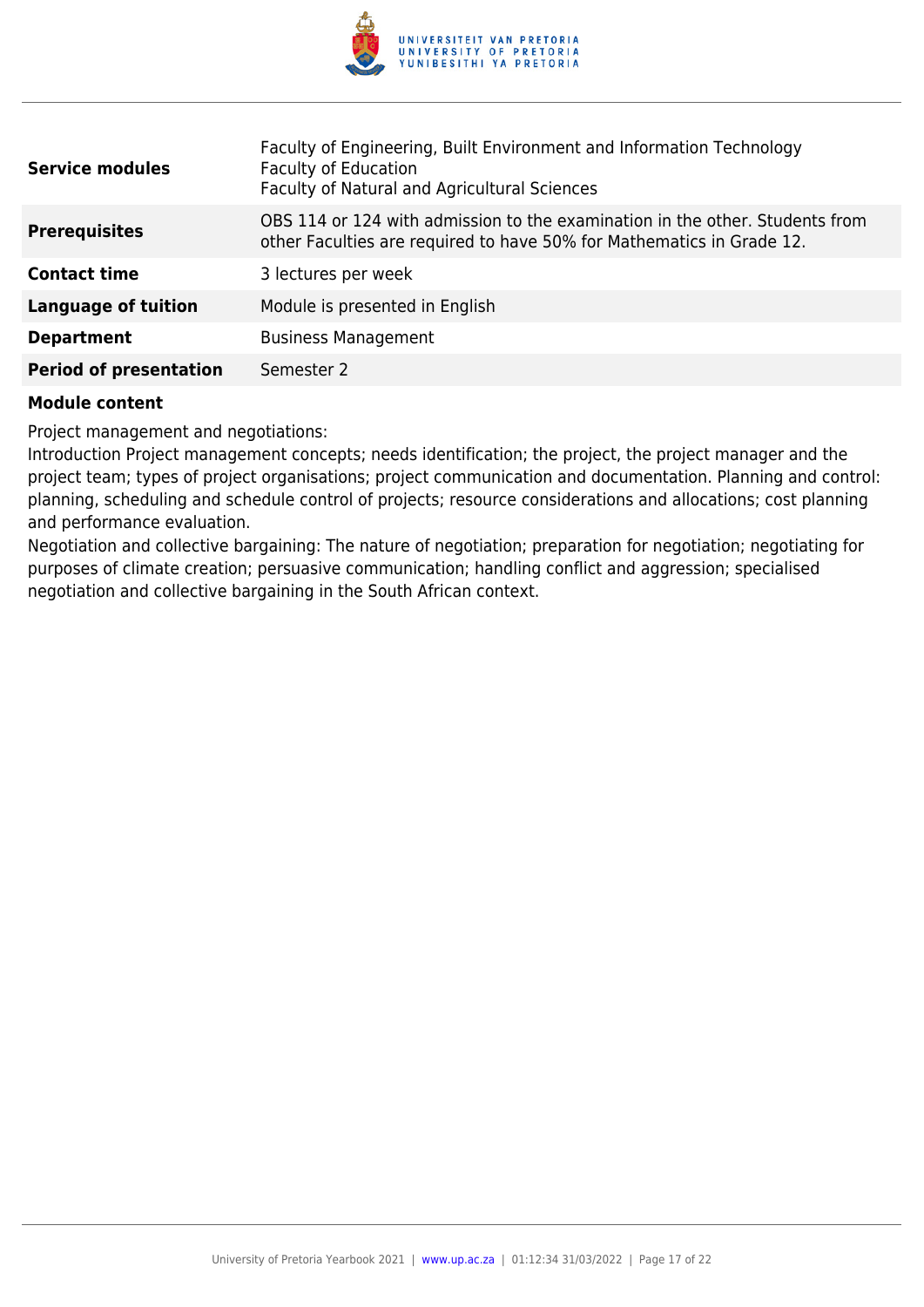

## Curriculum: Final year

## **Minimum credits: 124**

 $Core = 88$ Electives = 32

## **Core modules**

## **Economics 310 (EKN 310)**

| <b>Module credits</b>         | 20.00                                                                                                                                                                                      |
|-------------------------------|--------------------------------------------------------------------------------------------------------------------------------------------------------------------------------------------|
| <b>NQF Level</b>              | 07                                                                                                                                                                                         |
| <b>Service modules</b>        | Faculty of Engineering, Built Environment and Information Technology<br><b>Faculty of Education</b><br><b>Faculty of Humanities</b><br><b>Faculty of Natural and Agricultural Sciences</b> |
| <b>Prerequisites</b>          | EKN 214, EKN 234 or EKN 224, EKN 244                                                                                                                                                       |
| <b>Contact time</b>           | 1 discussion class per week, 2 lectures per week                                                                                                                                           |
| <b>Language of tuition</b>    | Module is presented in English                                                                                                                                                             |
| <b>Department</b>             | Economics                                                                                                                                                                                  |
| <b>Period of presentation</b> | Semester 1                                                                                                                                                                                 |

## **Module content**

#### Public finance

Role of government in the economy. Welfare economics and theory of optimality. Ways of correcting market failures. Government expenditure theories, models and programmes. Government revenue. Models on taxation, effects of taxation on the economy. Assessment of taxation from an optimality and efficiency point of view. South African perspective on public finance.

## **Economics 320 (EKN 320)**

| <b>Module credits</b>         | 20.00                                                                                                                                                                               |
|-------------------------------|-------------------------------------------------------------------------------------------------------------------------------------------------------------------------------------|
| <b>NQF Level</b>              | 07                                                                                                                                                                                  |
| <b>Service modules</b>        | Faculty of Engineering, Built Environment and Information Technology<br><b>Faculty of Education</b><br><b>Faculty of Humanities</b><br>Faculty of Natural and Agricultural Sciences |
| <b>Prerequisites</b>          | <b>EKN 310 GS</b>                                                                                                                                                                   |
| <b>Contact time</b>           | 1 discussion class per week, 2 lectures per week                                                                                                                                    |
| <b>Language of tuition</b>    | Module is presented in English                                                                                                                                                      |
| <b>Department</b>             | Economics                                                                                                                                                                           |
| <b>Period of presentation</b> | Semester 2                                                                                                                                                                          |
|                               |                                                                                                                                                                                     |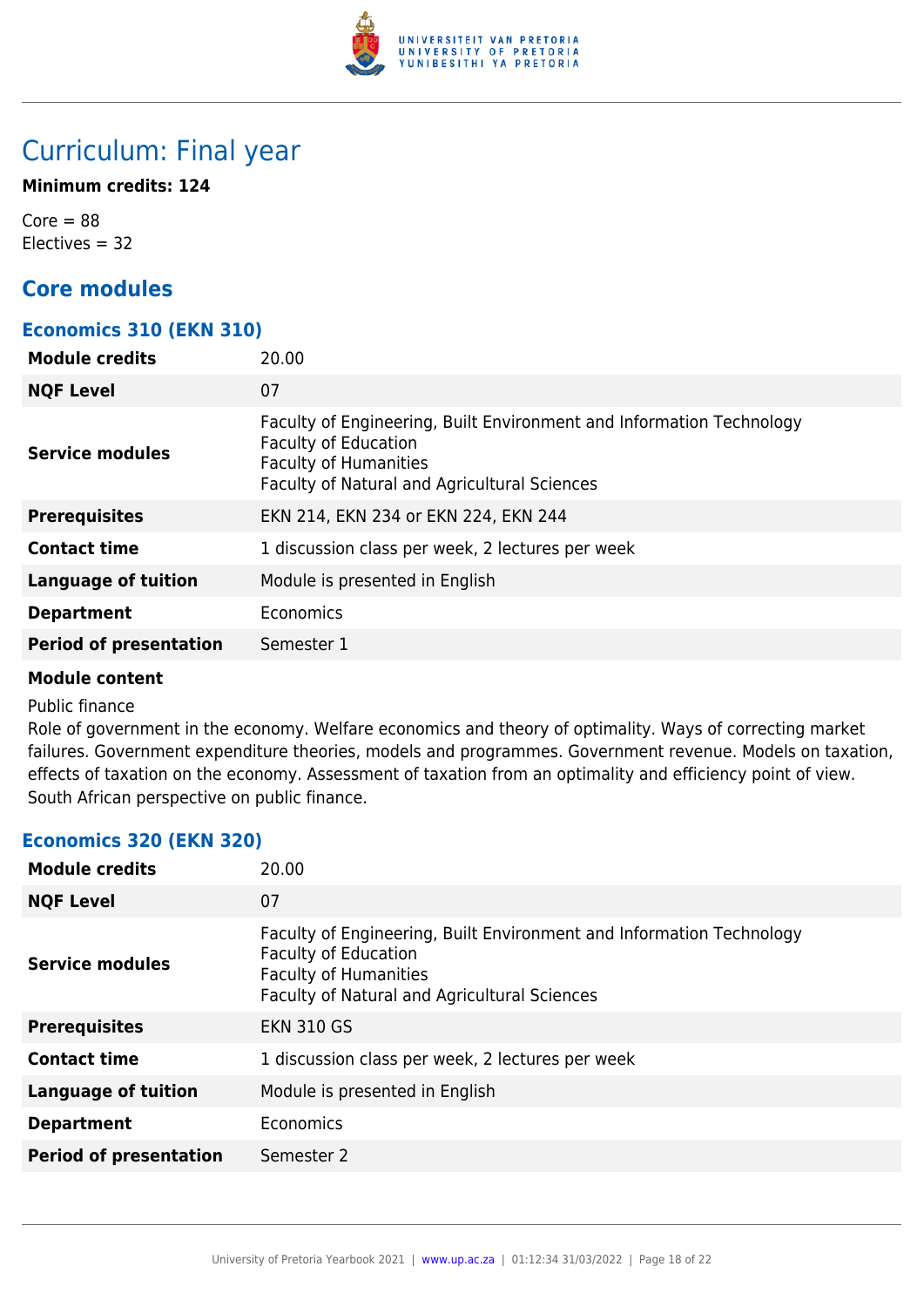

#### Economic analyses

Identification, collection and interpretation process of relevant economic data; the national accounts (i.e. income and production accounts, the national financial account, the balance of payments and input-output tables); economic growth; inflation; employment, unemployment, wages, productivity and income distribution; business cycles; financial indicators; fiscal indicators; social indicators; international comparisons; relationships between economic time series - regression analysis; long-term future studies and scenario analysis; overall assessment of the South African economy from 1994 onwards.

## **Agricultural economics 310 (LEK 310)**

| <b>Module credits</b>         | 16.00                                              |
|-------------------------------|----------------------------------------------------|
| <b>NQF Level</b>              | 07                                                 |
| <b>Service modules</b>        | <b>Faculty of Economic and Management Sciences</b> |
| <b>Prerequisites</b>          | LEK 210 GS and EKN 110 GS                          |
| <b>Contact time</b>           | 3 lectures per week                                |
| <b>Language of tuition</b>    | Module is presented in English                     |
| <b>Department</b>             | Agricultural Economics Extension and Rural Develo  |
| <b>Period of presentation</b> | Semester 1                                         |

#### **Module content**

Historical evolution of South African agricultural policy. Agriculture and the state (communicating the legislative process in detail): reasons for government intervention (government and stakeholder engagement). Theoretical aspects of agricultural policy. Introduction to agricultural policy analysis. Welfare principles, pareto optimality. Macroeconomic policy and the agricultural sector. International agricultural trade (including inter-governmental communication).

## **Agricultural economics 320 (LEK 320)**

| <b>Module credits</b>         | 16.00                                              |
|-------------------------------|----------------------------------------------------|
| <b>NQF Level</b>              | 07                                                 |
| <b>Service modules</b>        | <b>Faculty of Economic and Management Sciences</b> |
| <b>Prerequisites</b>          | LEK 210 GS and LEK 220 GS.                         |
| <b>Contact time</b>           | 2 practicals per week, 3 lectures per week         |
| <b>Language of tuition</b>    | Module is presented in English                     |
| <b>Department</b>             | Agricultural Economics Extension and Rural Develo  |
| <b>Period of presentation</b> | Semester 2                                         |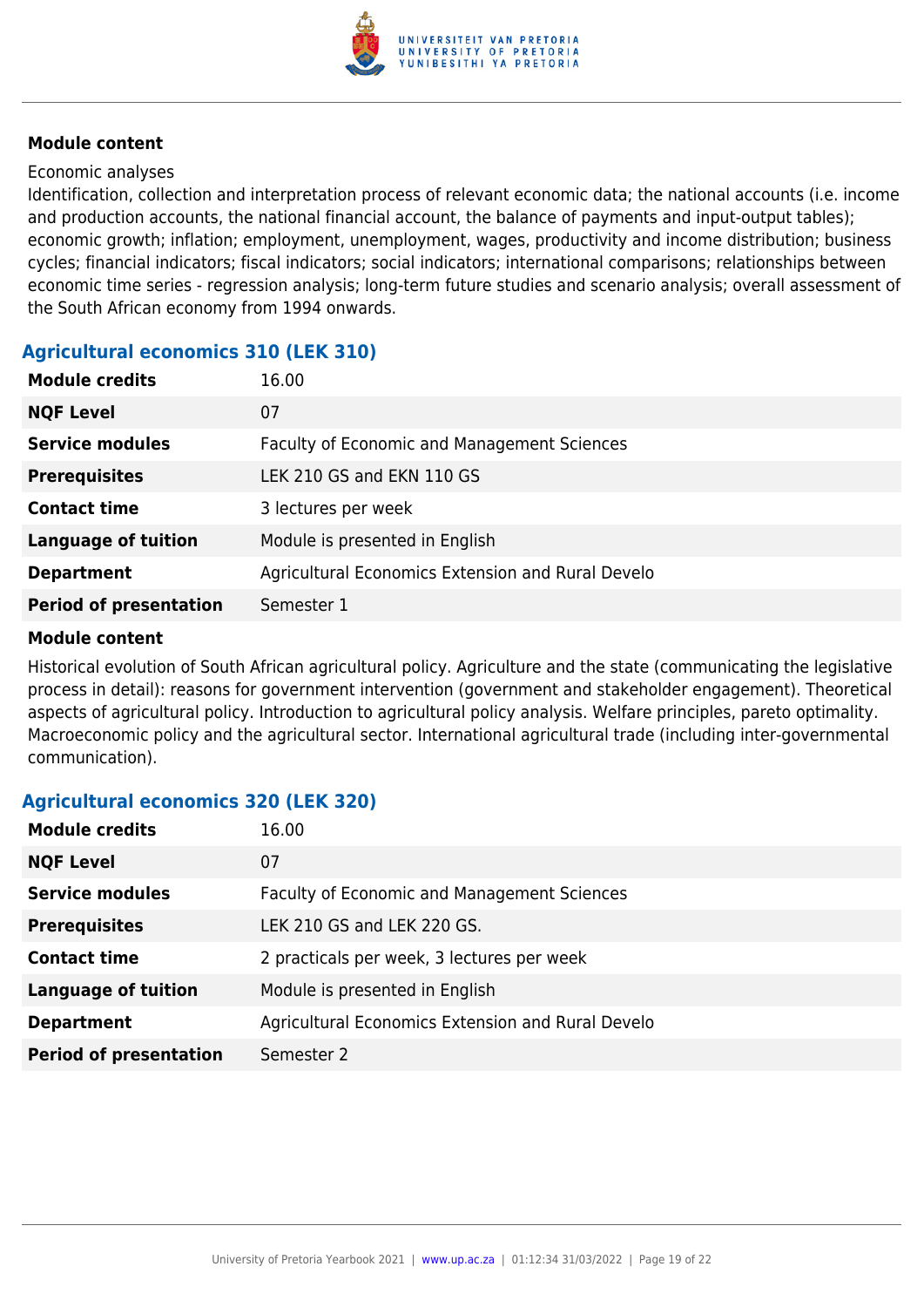

The modern food and agribusiness system. Key drivers in the global context. Whole farm planning and budget development The financial analysis of farm financial, financial modelling, the financing decision: capital acquisition, creditworthiness, different capital sources, capital structures. The investment decision and working capital management. Value chains in agribusiness. Risk management. Strategic management and marketing principles in agribusiness. Operational management and human resources management. Business planning for agribusiness.

## **Agricultural market and price analysis 431 (LEK 431)**

| <b>Module credits</b>         | 16.00                                             |
|-------------------------------|---------------------------------------------------|
| <b>NQF Level</b>              | 08                                                |
| <b>Service modules</b>        | Faculty of Economic and Management Sciences       |
| <b>Prerequisites</b>          | LEK 210, LEK 310 GS and BME 120                   |
| <b>Contact time</b>           | 1 practical per week, 3 lectures per week         |
| <b>Language of tuition</b>    | Module is presented in English                    |
| <b>Department</b>             | Agricultural Economics Extension and Rural Develo |
| <b>Period of presentation</b> | Semester 1                                        |

#### **Module content**

After providing an appropriate background in the theoretical concepts of demand (theory of the consumer) and supply (theory of the firm) these basics will be applied in the generation of optimization techniques such as Lagrange optimization and linear programming. The work will cover the identification of supply and demand shifters as well as the elasticities, flexibilities, and impact multipliers. The theory will underpin the development of econometric simulation models for selected agricultural sectors. Practical experience in the formulation of these models will be attained from practical sessions.

## **Elective modules**

#### **Agricultural economics 415 (LEK 415)**

| <b>Module credits</b>         | 16.00                                                          |
|-------------------------------|----------------------------------------------------------------|
| <b>NQF Level</b>              | 08                                                             |
| <b>Service modules</b>        | <b>Faculty of Economic and Management Sciences</b>             |
| <b>Prerequisites</b>          | LEK 210 GS; STK 110 GS; STK 120 GS or WTW 134 GS or WTW 165 GS |
| <b>Contact time</b>           | 1 practical per week, 3 lectures per week                      |
| <b>Language of tuition</b>    | Separate classes for Afrikaans and English                     |
| <b>Department</b>             | Agricultural Economics Extension and Rural Develo              |
| <b>Period of presentation</b> | Semester 1                                                     |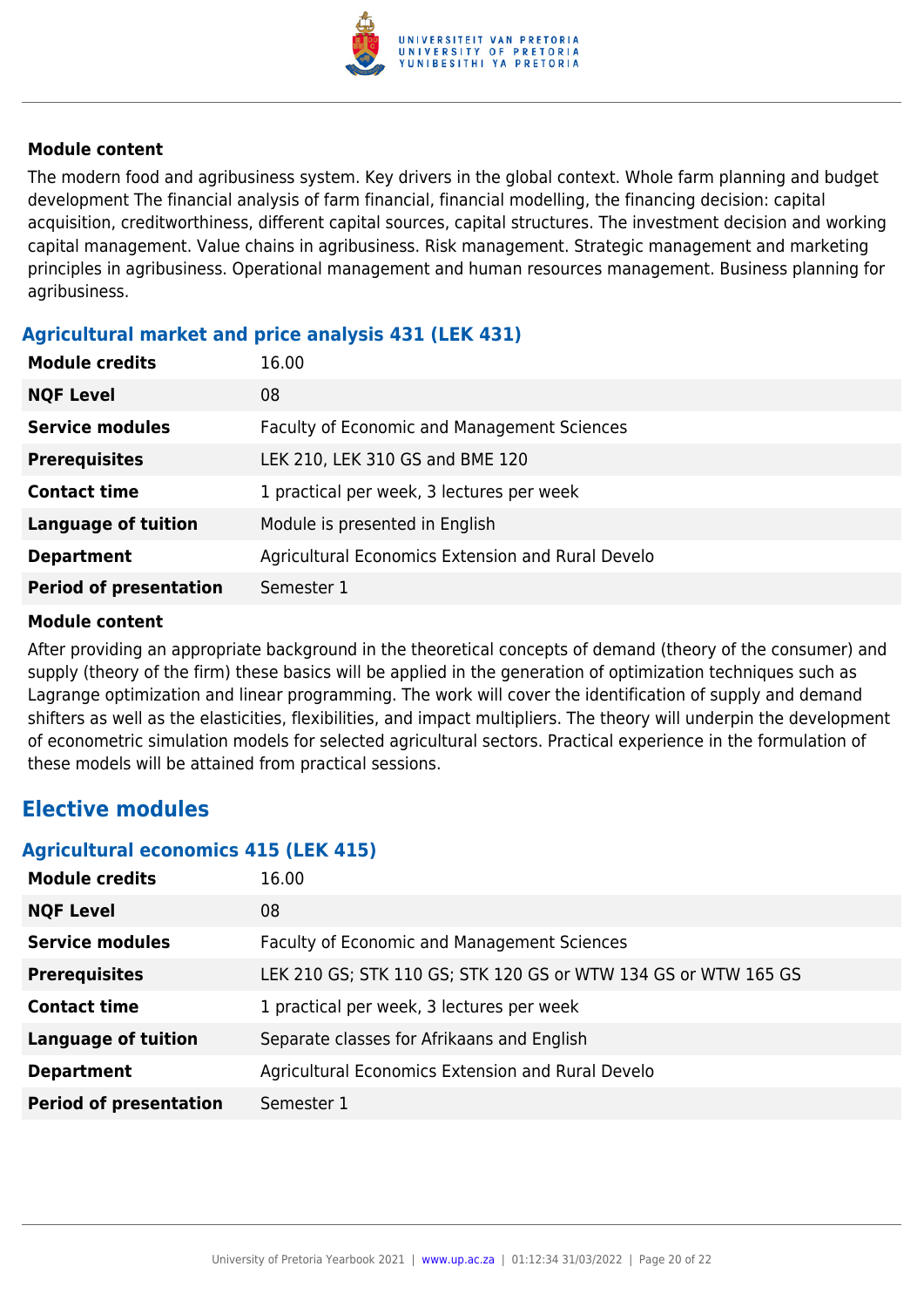

Derivative instruments in agriculture: To prepare students for taking the SAFEX Agricultural Markets Division brokerage exam. Giving an in-depth knowledge on the importance of hedging. Giving an in-depth knowledge on designing and implementation of low/zero risk hedging strategies. Introduction to the mathematics of portfolio management and mathematical modelling of derivatives. Working knowledge of the mathematical relationships in the management of a hedged portfolio. Working knowledge on the applicable software for managing derivative portfolios. Introduction into the management of option portfolios. To expand the thinking on the uses of derivatives, by also dealing with the hedging of diesel cost, interest rates and weather events.

## **Introduction to resource economics 424 (LEK 424)**

| <b>Module credits</b>         | 16.00                                             |
|-------------------------------|---------------------------------------------------|
| <b>NQF Level</b>              | 08                                                |
| <b>Service modules</b>        | Faculty of Economic and Management Sciences       |
| <b>Prerequisites</b>          | LEK 210 GS or EKN 110 GS                          |
| <b>Contact time</b>           | 1 web-based period per week, 3 lectures per week  |
| <b>Language of tuition</b>    | Module is presented in English                    |
| <b>Department</b>             | Agricultural Economics Extension and Rural Develo |
| <b>Period of presentation</b> | Semester 2                                        |
|                               |                                                   |

#### **Module content**

This module reviews the origins and evolution of natural and environmental resource economics and its presentday main paradigms. Sources of externalities and causes of environmental degradation are examined. An introduction to the concepts and methods backing the design and implementation of environmental policies are provided. Economic valuation of natural and environmental resources is introduced.

## **Agricultural economics 432 (LEK 432)**

| <b>Module credits</b>         | 16.00                                             |
|-------------------------------|---------------------------------------------------|
| <b>NQF Level</b>              | 08                                                |
| <b>Prerequisites</b>          | LEK 220, LEK 320 GS                               |
| <b>Contact time</b>           | 2 practicals per week, 3 lectures per week        |
| <b>Language of tuition</b>    | Module is presented in English                    |
| <b>Department</b>             | Agricultural Economics Extension and Rural Develo |
| <b>Period of presentation</b> | Semester 2                                        |

#### **Module content**

This course covers data management, data exploration and analytical techniques commonly used for agricultural market analysis within a data science framework. It considers best practices in working with secondary data and covers regression analysis and inference testing as a means to estimate causal relationships between variables. Other analytical techniques will be covered, including cluster analysis. Analytical concepts will be applied and interpreted through practical estimation and simulation.